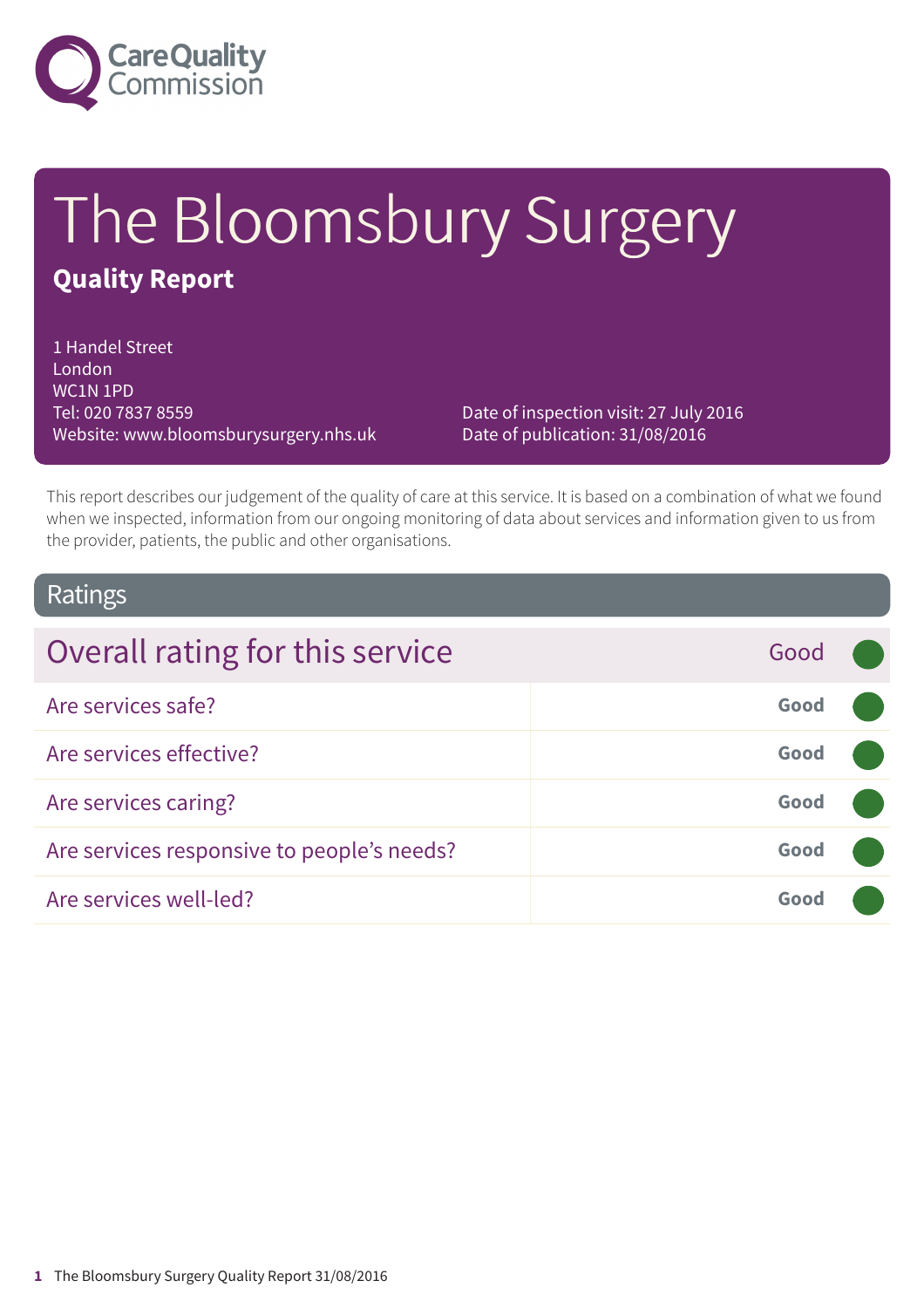### **Contents**

| Summary of this inspection                                                                                                                                                    | Page            |
|-------------------------------------------------------------------------------------------------------------------------------------------------------------------------------|-----------------|
| Overall summary<br>The five questions we ask and what we found<br>The six population groups and what we found<br>What people who use the service say<br>Areas for improvement | $\overline{2}$  |
|                                                                                                                                                                               | 3               |
|                                                                                                                                                                               | $6\phantom{1}6$ |
|                                                                                                                                                                               | 10              |
|                                                                                                                                                                               | 10              |
| Detailed findings from this inspection                                                                                                                                        |                 |
| Our inspection team                                                                                                                                                           | 11              |
| Background to The Bloomsbury Surgery                                                                                                                                          | 11              |
| Why we carried out this inspection                                                                                                                                            | 11              |
| How we carried out this inspection                                                                                                                                            | 11              |
| Detailed findings                                                                                                                                                             | 13              |

### Overall summary

#### **Letter from the Chief Inspector of General Practice**

We carried out an announced comprehensive inspection on 27 July 2016. Overall the practice is rated as good.

Our key findings across all the areas we inspected were as follows:

- There was an open and transparent approach to safety and an effective system in place for reporting and recording significant events.
- Risks to patients were assessed and well managed.
- Staff assessed patients' needs and delivered care in line with current evidence based guidance. Staff had been trained to provide them with the skills, knowledge and experience to deliver effective care and treatment.
- Patients said they were treated with compassion, dignity and respect and they were involved in their care and decisions about their treatment.
- Information about how to complain was available and easy to understand. Improvements were made to the quality of care as a result of complaints and concerns.
- The practice had good facilities and was well equipped to treat patients and meet their needs.
- There was a clear leadership structure and staff felt supported by management. The practice proactively sought feedback from staff and patients, which it acted on.
- The provider was aware of and complied with the requirements of the duty of candour.
- Data showed the practice was performing above local and national averages in several aspects of care.

However, there were some areas where the practice should make improvements:

- It should continue with efforts to improve patients' satisfaction over staff members' engagement, approach and communication.
- It should continue with efforts to increase the size of the patient participation group.

#### **Professor Steve Field CBE FRCP FFPH FRCGP**

Chief Inspector of General Practice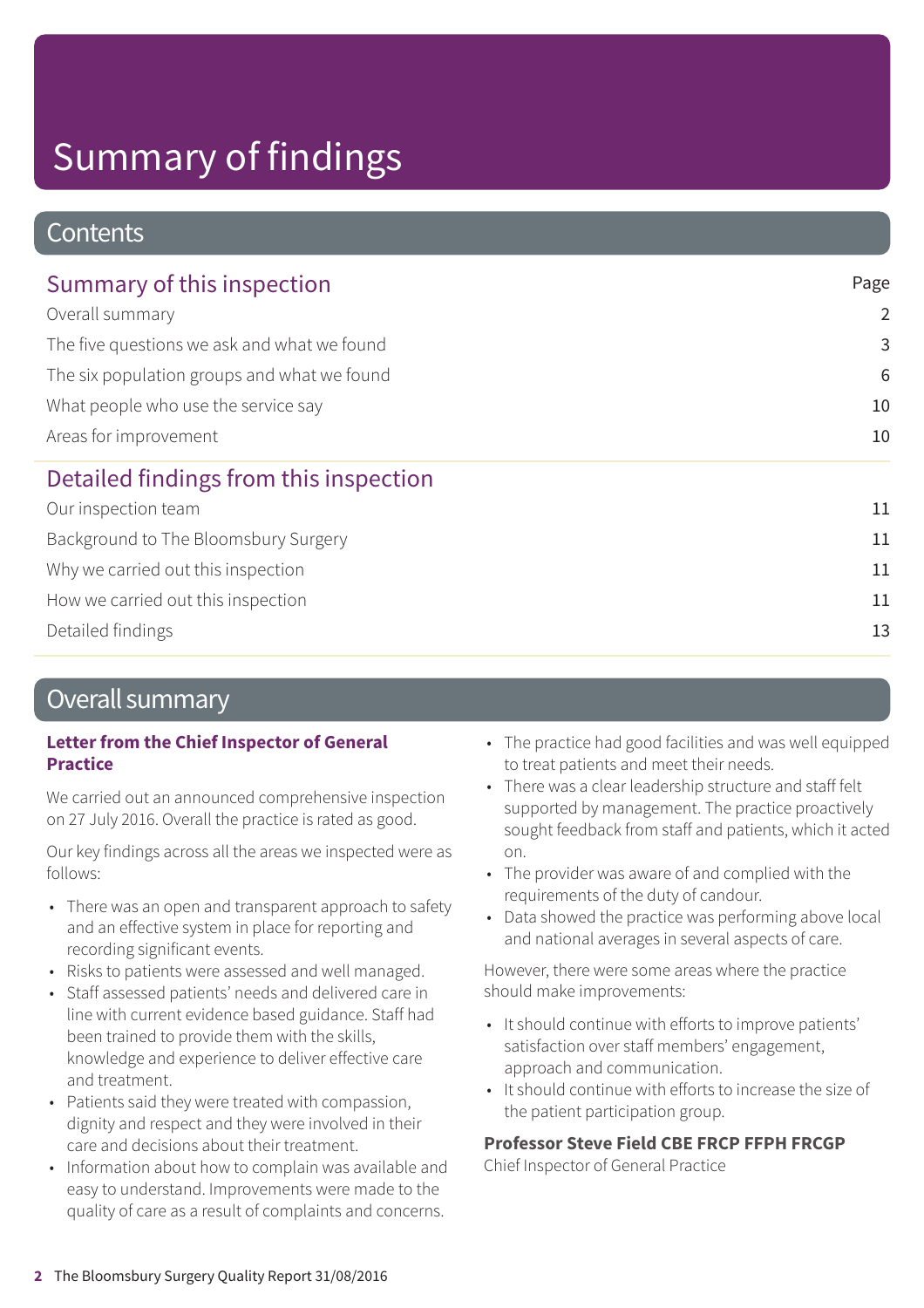### The five questions we ask and what we found

We always ask the following five questions of services.

#### **Are services safe?**

The practice is rated as good for providing safe services.

- There was an effective system in place for reporting and recording significant events
- Lessons were shared to make sure action was taken to improve safety in the practice.
- When things went wrong patients received reasonable support, truthful information, and a written apology. They were told about any actions to improve processes to prevent the same thing happening again.
- The practice had clearly defined and embedded systems, processes and practices in place to keep patients safe and safeguarded from abuse.
- Risks to patients were assessed and well managed.

#### **Are services effective?**

The practice is rated as good for providing effective services.

- Data from the Quality and Outcomes Framework (QOF) showed patient outcomes were above local and national averages.
- The practice was performing well in relation to prescribing low levels of antibiotics and hypnotics and anxiolytics (medications used to treat anxiety and insomnia).
- The practice monitored performance and where the need for some improvement had been identified it had implemented actions.
- Staff assessed needs and delivered care in line with current evidence based guidance.
- Clinical audits demonstrated quality improvement.
- Staff had the skills, knowledge and experience to deliver effective care and treatment.
- There was evidence of appraisals and personal development plans for all staff.
- Staff worked with other health care professionals to understand and meet the range and complexity of patients' needs.

#### **Are services caring?**

The practice is rated as good for providing caring services.

• Data from the national GP patient survey showed patients rated the practice lower than others for several aspects of care. However, the practice was being proactive in addressing patients' perceived concerns.

**Good –––**

**Good –––**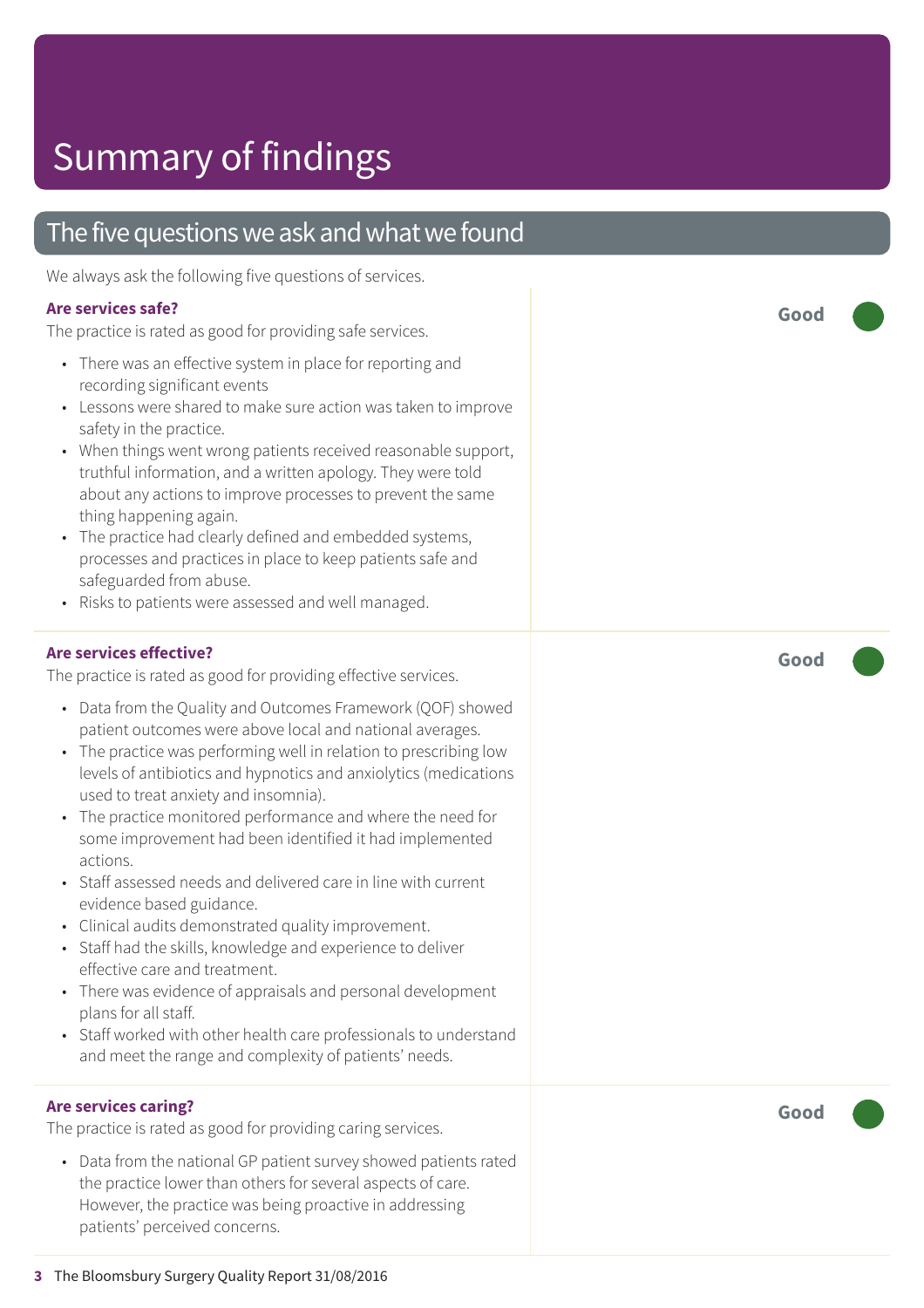- Patients told us they were treated with compassion, dignity and respect and they were involved in decisions about their care and treatment. • Information for patients about the services available was easy to understand and accessible. • We saw staff treated patients with kindness and respect, and maintained patient and information confidentiality. **Are services responsive to people's needs?** The practice is rated as good for providing responsive services. • Early morning and evening appointments were available for patients unable to attend during normal working hours. • Patients told us the practice was accessible, flexible and offered continuity of care. • The practice had good facilities and was well equipped to treat patients and meet their needs. • Information about how to complain was available and easy to understand and evidence showed the practice responded quickly to issues raised. Learning from complaints was shared with staff and other stakeholders. **Are services well-led?** The practice is rated as good for being well-led. • The practice had a clear vision and strategy to deliver high quality care and promote good outcomes for patients. Staff were clear about the vision and their responsibilities in relation to it. • There was a clear leadership structure and staff felt supported by management. The practice had a number of policies and procedures to govern activity and held regular governance meetings. • There was an overarching governance framework which supported the delivery of the strategy and good quality care. This included arrangements to monitor and improve quality and identify risk. • There were daily structured clinical meetings allowing for good communication between staff.
	- The provider was aware of and complied with the requirements of the duty of candour. The partners encouraged a culture of openness and honesty. The practice had systems in place for notifiable safety incidents and ensured this information was shared with staff to ensure appropriate action was taken.

**Good –––**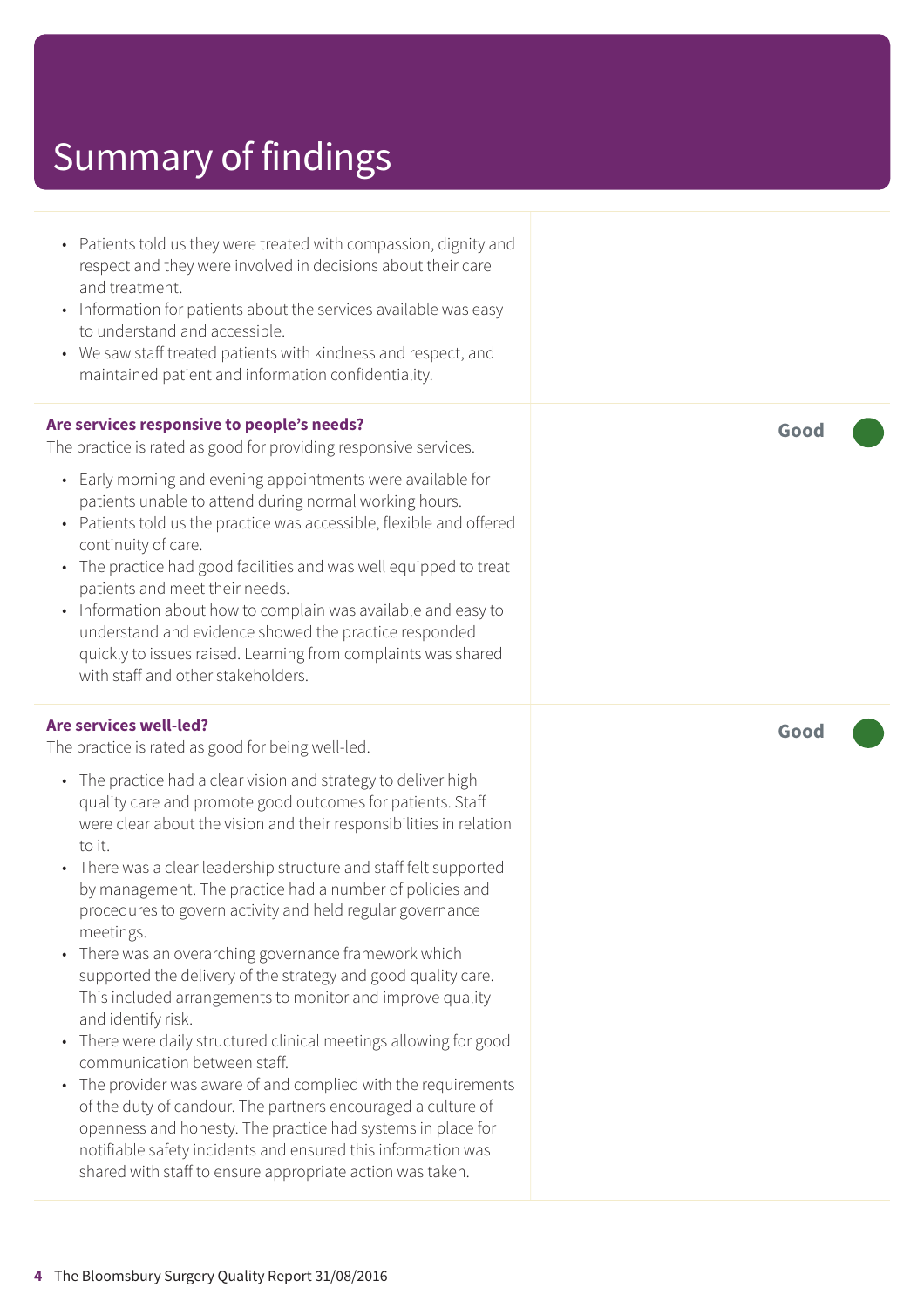- The practice proactively sought feedback from staff and patients, which it acted on. The patient participation group was active. The practice was working to increase the size of the group.
- There was a focus on continuous learning and improvement at all levels.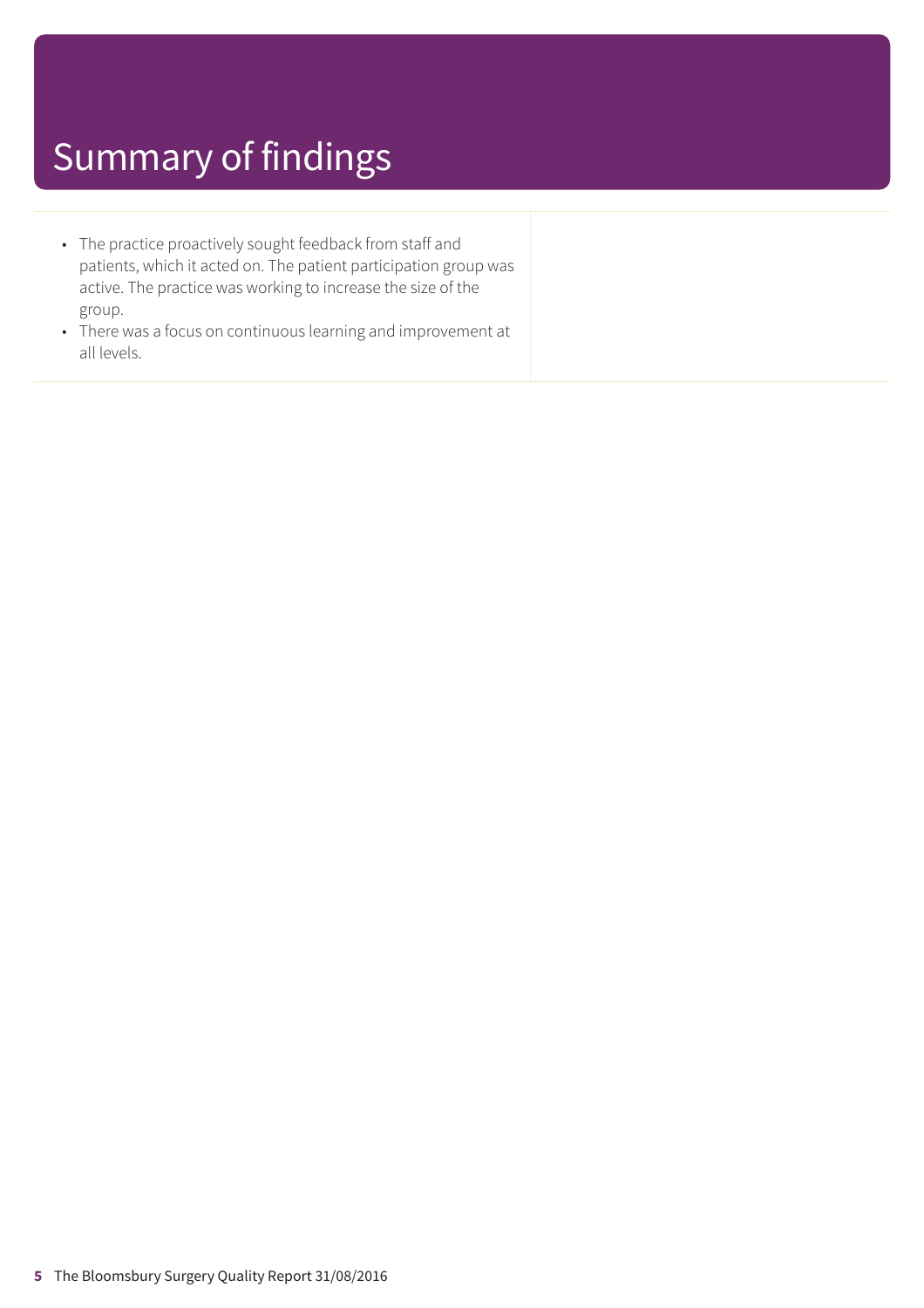### The six population groups and what we found

We always inspect the quality of care for these six population groups.

#### **Older people**

The practice is rated as good for the care of older people.

- The practice offered proactive, personalised care to meet the needs of the older people in its population.
- The practice was responsive to the needs of older people, and offered home visits and urgent appointments for those with enhanced needs.
- The practice maintained a case management register of patients at high risk of admission to hospital. Sixty-nine patients were currently on the register, all of whom had up to date care plans.
- Records showed that 369 patients were prescribed four or more medications, all of whom had had a structured annual review.
- The uptake for bowel cancer screening was above the local average.
- Sixty patients identified as being at risk of developing dementia had been offered cognition testing.
- The practice had 176 patients aged over-75, all of whom had been visited or contacted in the last 12 months.
- The flu immunisation rates for patients aged over-65 was 80%, being above local and national averages.

#### **People with long term conditions**

The practice is rated as good for the care of people with long-term conditions.

- The practice held monthly meetings to discuss patients at higher risk of unplanned admission to hospital.
- Longer appointments and home visits were available when needed.
- The practice's performance relating to diabetes care was above local and national averages.
- The practice maintained a register of 235 patients with diabetes, of whom 198 (85%) had undergone a foot examination and 204 (87%) had undergone retinal screening.
- The flu vaccination rate for patients with diabetes was 98.95%, being 4% above the national average.
- The practice maintained of register of 23 patients with heart failure, all of whom had had an annual medicines review in the preceding 12 months.

**Good –––**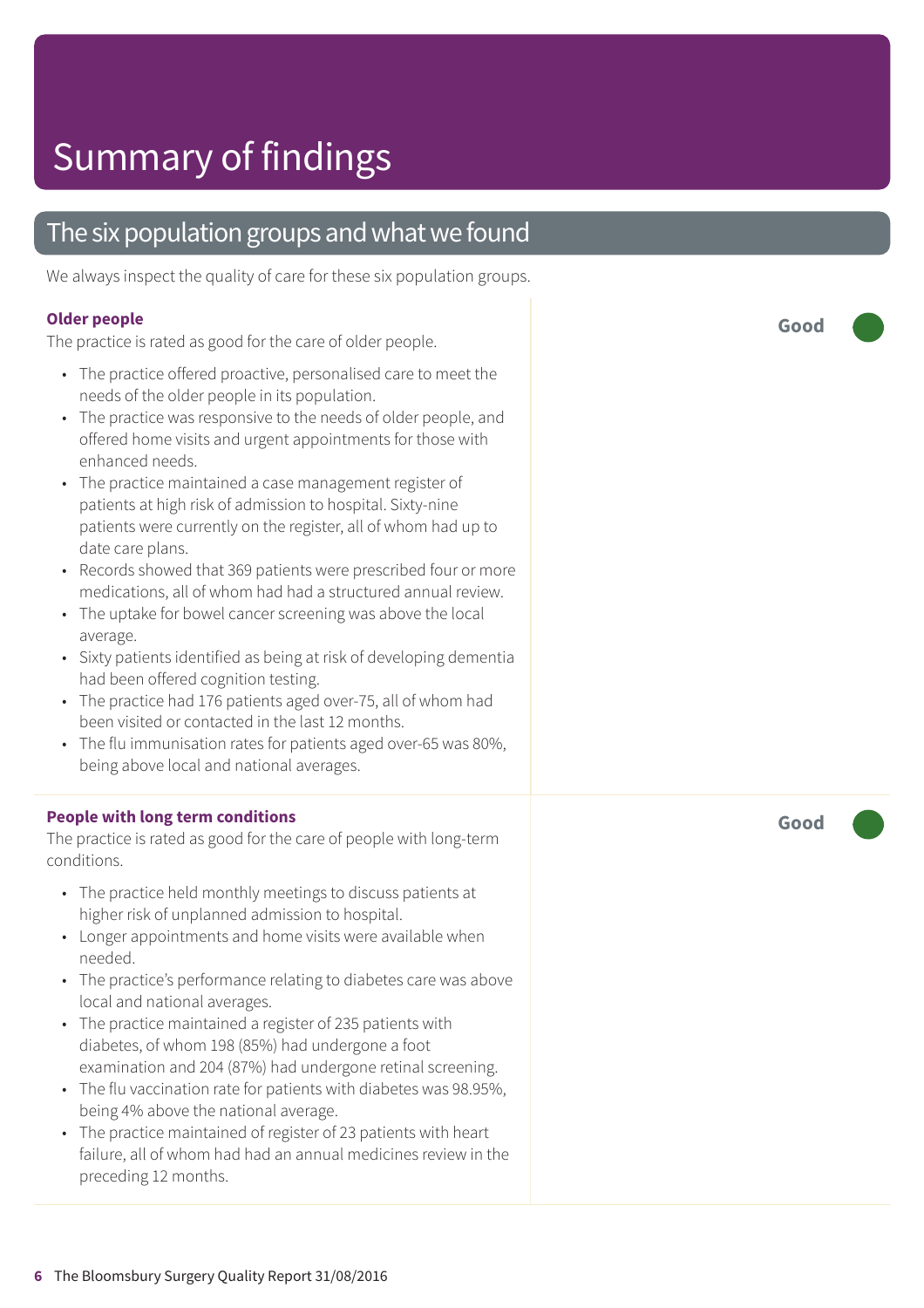• The practice's performance relating to asthma care and chronic obstructive pulmonary disease was comparable with local and national averages.

#### **Families, children and young people**

The practice is rated as good for the care of families, children and young people.

- There were systems in place to identify and follow up children living in disadvantaged circumstances and who were at risk, for example, children and young people who had a high number of A&E attendances and maintained a register of vulnerable children.
- Take up rates for all standard childhood immunisations were above the local average.
- Data showed the take up rate for flu immunisations for children aged two-to-four years was above the local average.
- Patients told us that children and young people were treated in an age-appropriate way and were recognised as individuals, and we saw evidence to confirm this.
- Appointments were available outside of school hours and the premises were suitable for children and babies.
- We saw positive examples of joint working with midwives and health visitors, including monthly MDT meetings.
- The practice had identified 368 mothers prescribed four or more medications, all of whom had had a structured annual review.

#### **Working age people (including those recently retired and students)**

The practice is rated as good for the care of working-age people (including those recently retired and students).

- The practice was proactive in offering online services as well as a full range of health promotion and screening that reflects the needs for this age group.
- Evening appointments were available for those patients who could not attend during normal working hours.
- Telephone consultations were available.
- The practice's uptake for the cervical screening programme was comparable with the local. It was seeking to increase this, particularly among the local Bengali community.
- Data showed that 1,198 patients (being 92% of those eligible) had undergone blood pressure checks in the last five years.

**Good –––**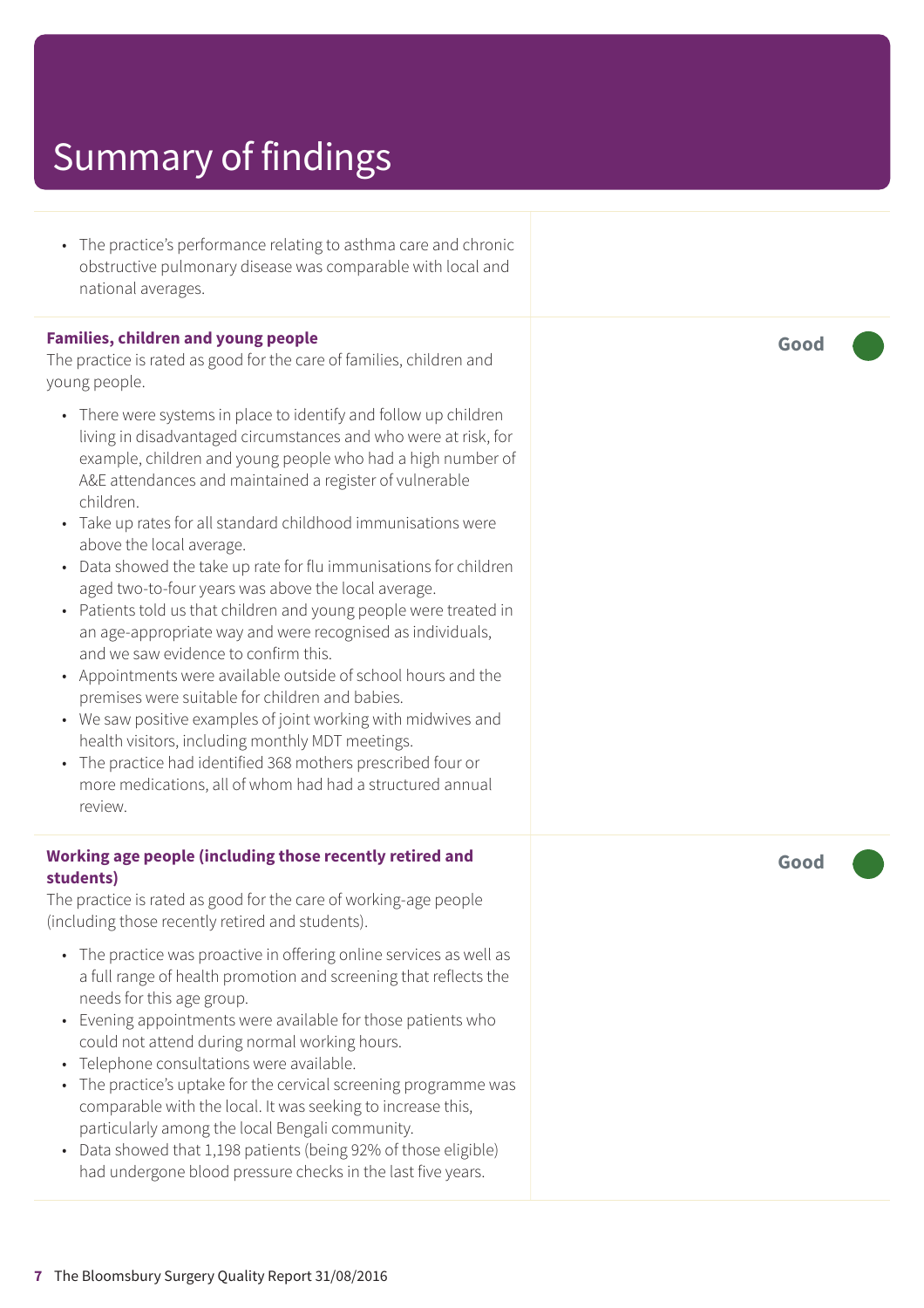#### **People whose circumstances may mak e them vulnerable**

The practic e is rated as good for the car e of people whose circumstances may mak e them vulnerable.

- The practice held a register of patients living in vulnerable circumstances including six homeless people and eight patients with a learning disability.
- The register of homeless patients was used for health promotion, with the practic e sending invites for sexual health and blood-borne virus screening and to recall for vaccinations such as Hepatitis B, flu and pneumonia.
- The practic e offered longer appointments for patients with a learning disability. All patients on the learning disability register had had an annual follow up and their car e plans r eviewed.
- The practice regularly worked with other health care professionals in the case management of vulnerable patients.
- The practice informed vulnerable patients about how to access various support groups and voluntar y or ganisations.
- Staff knew how to recognise signs of abuse in vulnerable adults and children. Staff wer e awar e of their responsibilities r e garding information sharing, documentation of saf eguarding concerns and how to contact relevant agencies in normal working hours and out of hours.

#### **People experiencing poor mental health (including people with dementia)**

The practice is rated as good for the care of people experiencing poor mental health (including people with dementia).

- The practice maintained a dementia register of 15 patients, all of whom had had their care reviewed in a face-to-face review in the preceding 12 months.
- The practice regularly worked with multi-disciplinary teams in the case management of patients experiencing poor mental health, including those with dementia.
- The practice carried out advance care planning for patients with dementia.
- Continuity of care for patients experiencing poor mental health was prioritised.
- The practice had a register of 46 patients with severe mental health problems, 96% of whom had received an annual health check.
- Ten of the thirteen eligible patients on the severe mental health r egister had cervical cancer screening in the last five years.
- The practice had told patients experiencing poor mental health about how t o ac cess various support groups and voluntar y or ganisations.

**Good –––**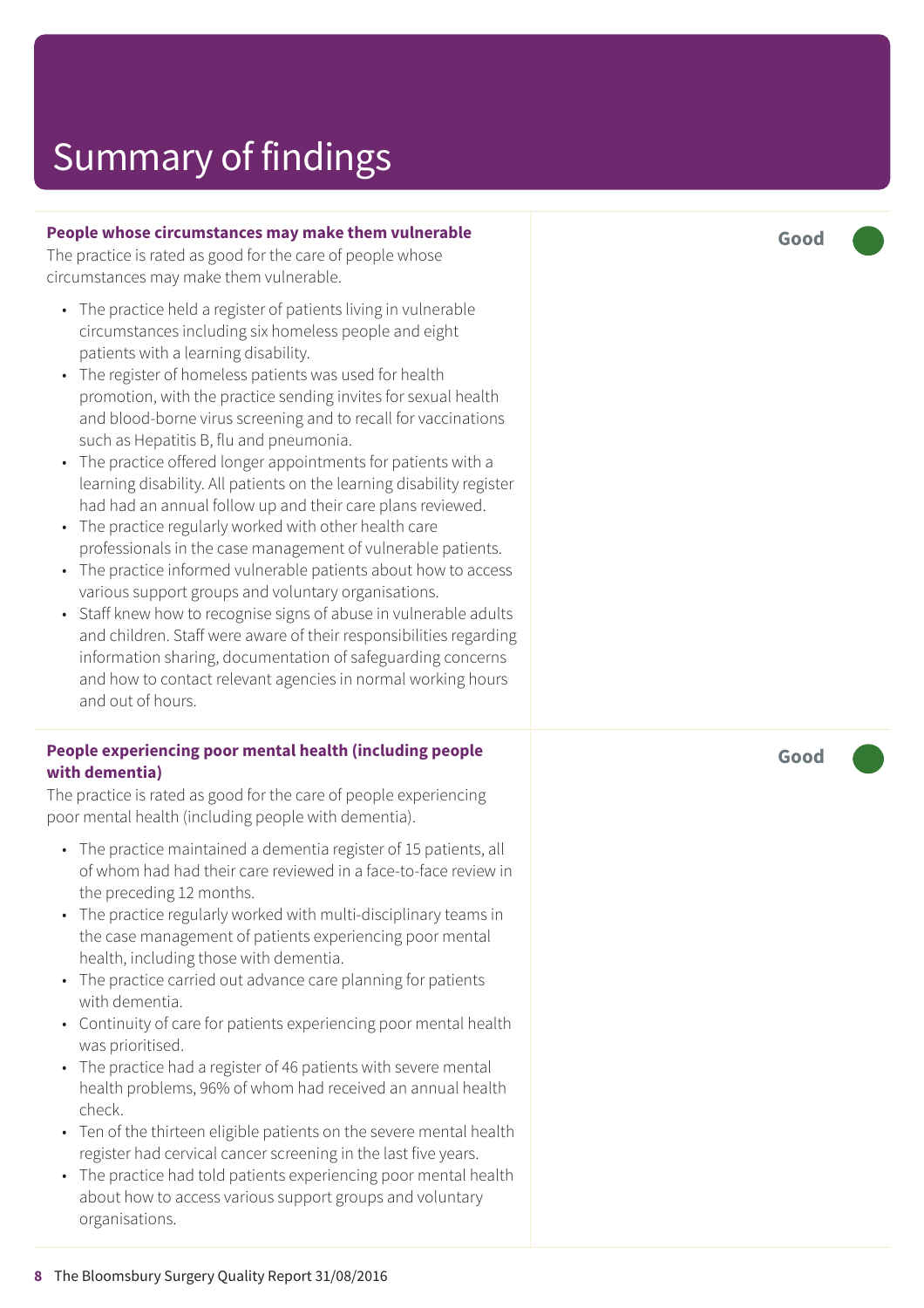- The practice had a system in place to follow up patients who had attended accident and emergency where they may have been experiencing poor mental health.
- Staff had a good understanding of how to support patients with mental health needs and dementia.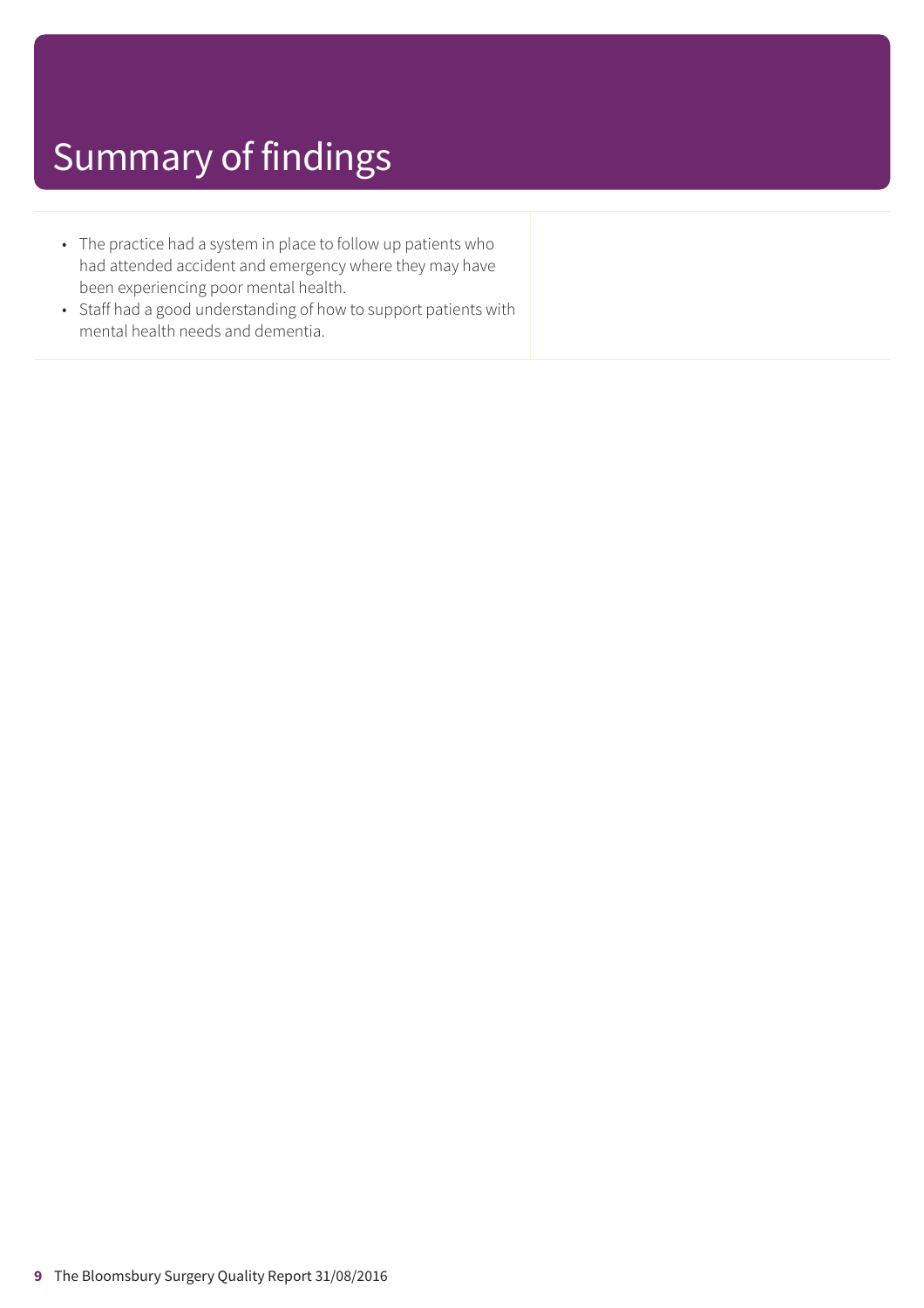### What people who use the service say

What people who use the practice say

The latest national GP patient survey results available at the date of the inspection had been published in January 2016 and covered the periods January - March 2015 and July - September 2015. The results showed the practice was performing in line with local and national averages. Three hundred and sixty five survey forms were distributed and 93 were returned. This represented roughly 2.25% of the practice's list of approximately 4,300 patients.

- 84% of patients found it easy to get through to this practice by phone compared to the local average of 76% and the national average of 73%.
- 79% of patients were able to get an appointment to see or speak to someone the last time they tried compared to the local average of 84% and the national average of 85%.
- 81% of patients described the overall experience of this GP practice as good compared to the local average of 84% and the national average of 85%).
- 67% of patients said they would recommend this GP practice to someone who has just moved to the local area compared to the local average of 79% and the national average of 78%).

As part of our inspection we also asked for CQC comment cards to be completed by patients prior to our inspection. We received 34 comment cards, most of which were very positive about the standard of care received, saying that staff were friendly, supportive and helpful, and that the premises were always clean. They said that GPs and clinical team took time to explain healthcare issues and involved them in decision making. One card questioned the attitude of one of the receptionists and another said there were sometimes long waiting times at appointments.

We spoke with six patients during the inspection, three of whom were members of the patient participation group. The patients said they were generally very satisfied with the care they received and thought staff were approachable, committed and caring.

There had been 299 patient responses to the Friends and Family Test over the last 12 months; of which, 284 (95%) were likely to recommend the practice.

#### Areas for improvement

#### **Action the service SHOULD take to improve**

- The practice should continue with efforts to improve patients' satisfaction over staff members' engagement, approach and communication.
- It should continue with efforts to increase the size of the patient participation group.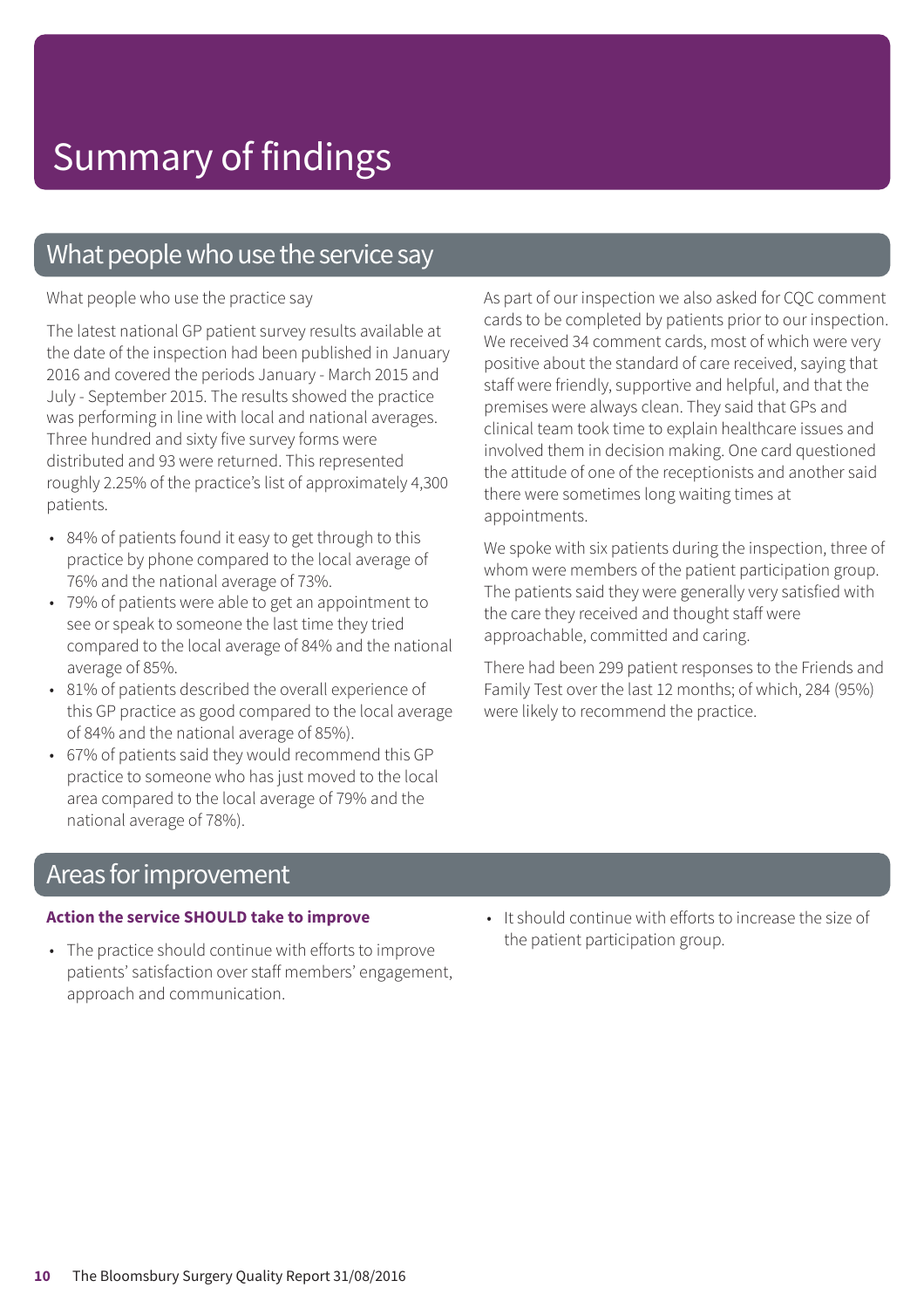

# The Bloomsbury Surgery **Detailed findings**

### Our inspection team

#### **Our inspection team was led by:**

Our inspection team was led by a CQC Lead Inspector**.** The team included a GP specialist adviser, a practice nurse specialist adviser and an Expert by Experience.

### **Background to The** Bloomsbury Surgery

The Bloomsbury Surgery operates from 1 Handel Street, London WC1N 1PD, premises owned and managed by the local NHS trust and shared with other healthcare services. The practice is near Russell Square underground station and Kings Cross is short distance away, with good transport links.

The practice provides NHS services through a General Medical Services (GMS) contract to approximately 4,300 patients. It is part of the NHS Camden Clinical Commissioning Group (CCG) which is made up of 40 general practices. The practice is registered with the Care Quality Commission to carry out the following regulated activities - Maternity and midwifery services; Family planning; Treatment of disease, disorder or injury; Diagnostic and screening procedures; and Surgical procedures. The patient profile has a higher than average young adult and working age population, with a lower than average number of children, teenagers and patients aged over-50. The practice has a higher than average overall deprivation score, being in the third "more deprived decile". The patient list has an average 13% turnover rate and approximately 20% of the registered patients are of Bengali background.

The practice has a clinical team of two partner GPs (one female, working four clinical sessions per week and one male, working five), two salaried GPs (one female, who works two clinical sessions and one male, who works four), a female nurse practitioner (working eight sessions per week) and a female trainee practice nurse. There are 12 patient appointment slots per clinical session. One of the partner GPs is at the practice each day. It is a teaching practice, with three registrars (qualified doctors gaining general practice experience) currently placed there. The practice employs a part-time counsellor. The administrative team is made up of an assistant practice manager, a secretary and three receptionists.

The practice's opening hours are 8.30 am to 8.00 pm on Monday, and 8.30 am to 6.30 pm on Tuesday to Friday. Appointments are available between 8.30 am and 7.30 pm on Monday; from 8.00 am to 6.00 pm on Tuesday and Wednesday; and from 8.30 am to 6.00 pm on Thursday and Friday. Appointments are normally available within two working days, although patients wishing to see a preferred GP may have to wait longer. The GPs conduct telephone consultations with patients and make home visits. Appointments with the nurse practitioner are normally available within one working day. Patients may book appointments up to eight weeks in advance. There is a 24-hour automated system allowing patients to book appointments by phone. If they have previously registered for the system, patients can also book appointments and request repeat prescriptions online.

The practice is closed at weekends, but a number of weekend appointments are available under a local scheme operating at three locations across the borough. The practice has opted out of providing an out-of-hours service. Patients calling the practice when it is closed are connected with the local out-of-hours service provider. There is information given about the out-of-hours provider and the NHS 111 service on the practice website.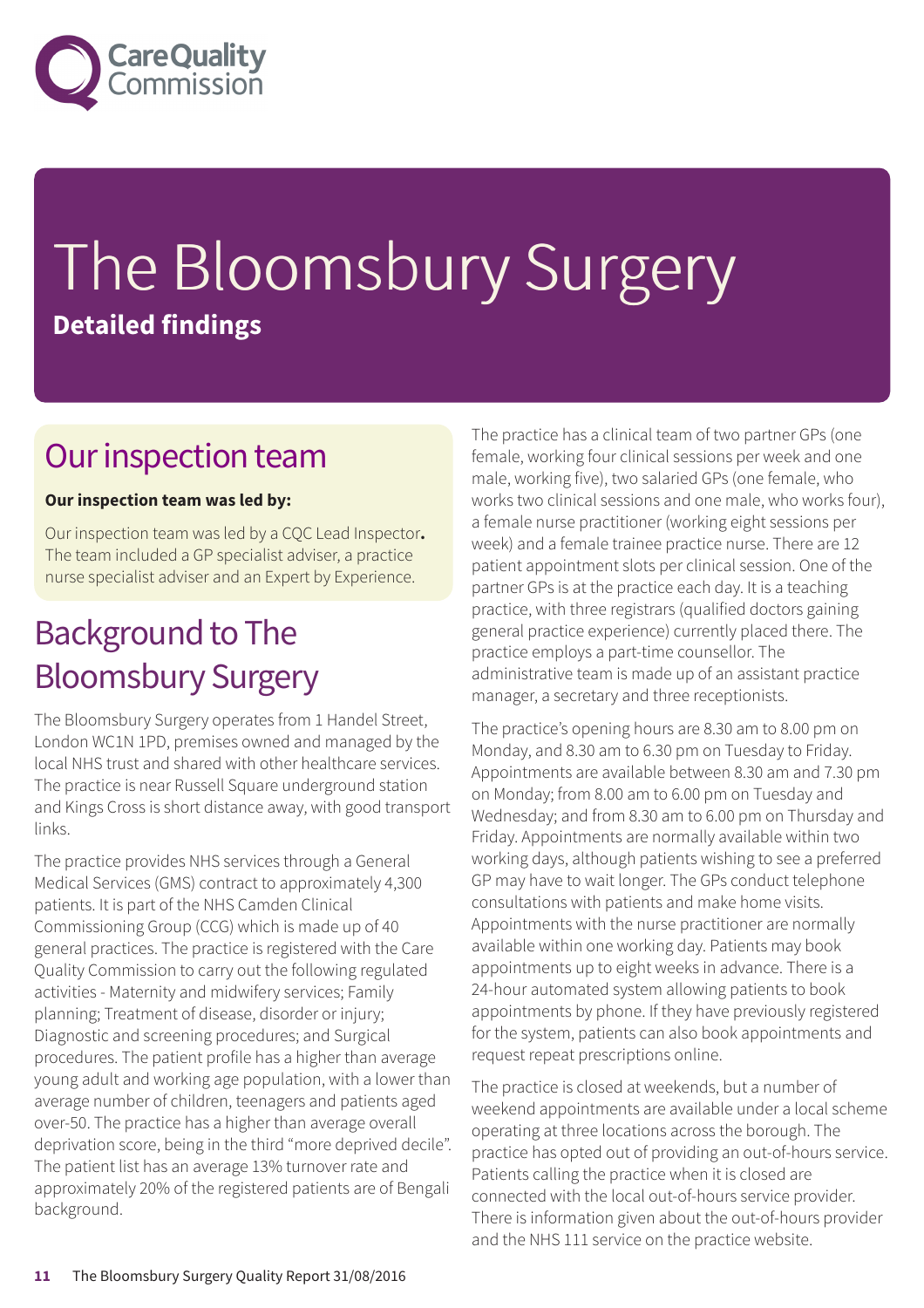## Detailed findings

### Why we carried out this inspection

We carried out a comprehensive inspection of the practice under Section 60 of the Health and Social Care Act 2008 as part of our regulatory functions. The inspection was planned to check whether the provider is meeting the legal requirements and regulations associated with the Health and Social Care Act 2008, to look at the overall quality of the service, and to provide a rating for the service under the Care Act 2014.

The practice had not been inspected previously.

### How we carried out this inspection

Before visiting, we reviewed a range of information we hold about the practice and asked other organisations to share what they knew. We carried out an announced visit on 27 July 2016. During our visit we:

- Spoke with a range of staff including partner GPs, the nurse practitioner, the assistant practice manager and members of the administrative team. We also spoke with six patients who used the service, including members of the patient participation group.
- Observed how patients were being cared for and talked with carers and/or family members
- Reviewed an anonymised sample of the personal care or treatment records of patients.
- Reviewed comment cards where patients and members of the public shared their views and experiences of the service.

To get to the heart of patients' experiences of care and treatment, we always ask the following five questions:

- $\cdot$  Is it safe?
- Is it effective?
- Is it caring?
- Is it responsive to people's needs?
- Is it well-led?

We also looked at how well services were provided for specific groups of people and what good care looked like for them. The population groups are:

- Older people
- People with long-term conditions
- Families, children and young people
- Working age people (including those recently retired and students)
- People whose circumstances may make them vulnerable
- People experiencing poor mental health (including people with dementia).

Please note that when referring to information throughout this report, for example any reference to the Quality and Outcomes Framework data, this relates to the most recent information available to the CQC at that time.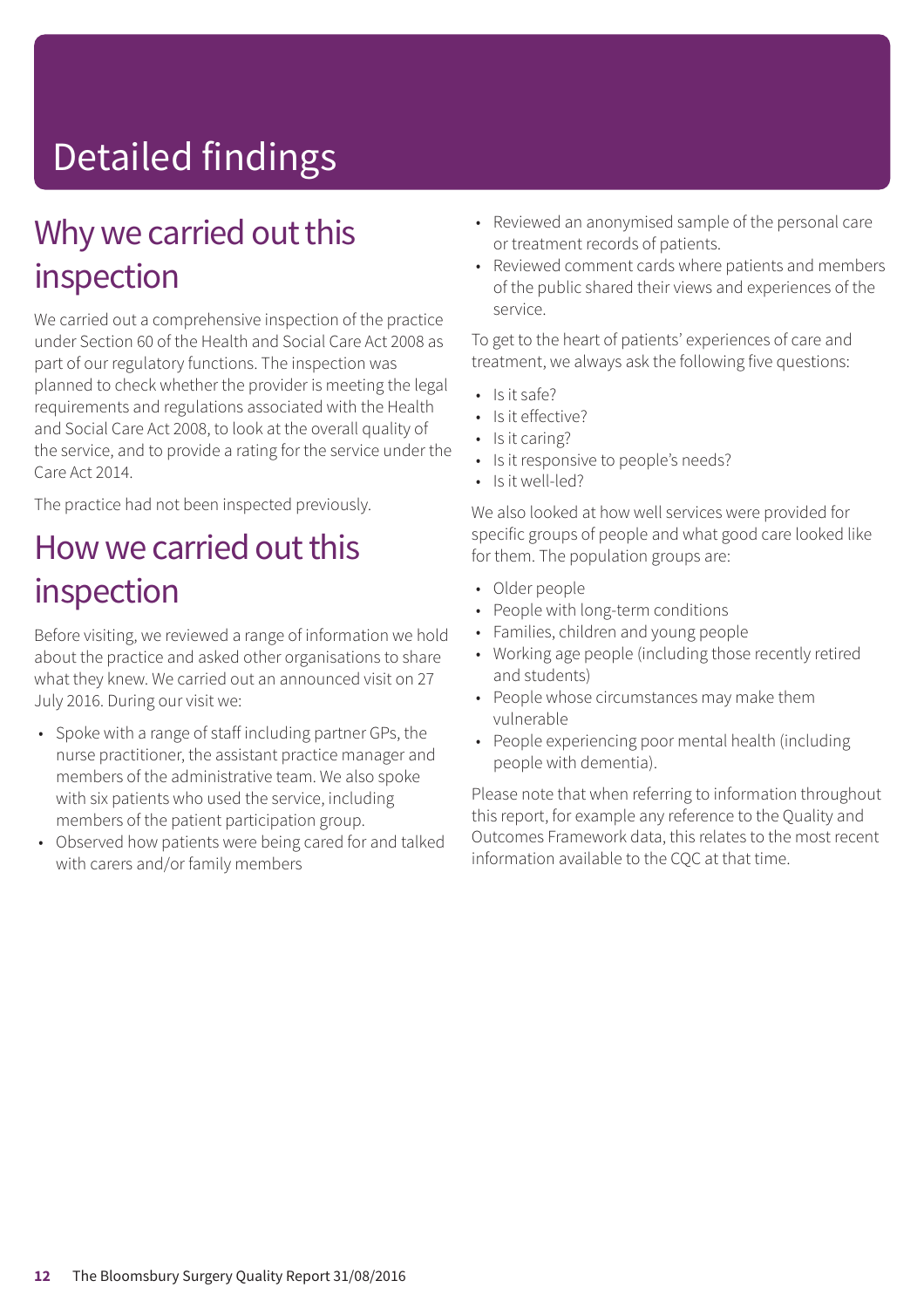## Are services safe?

### **Our findings**

#### **Safe track record and learning**

There was an effective system in place for reporting and recording significant events. These included actual incidents and near misses.

- One of the partner GPs was responsible for leading on significant events and incidents. Staff told us they would inform the partner GP of any incidents and we saw that there was a recording form available on the practice's computer system. We saw several examples of completed forms. The incident recording form supported the recording of notifiable incidents under the duty of candour. The duty of candour is a set of specific legal requirements that providers of services must follow when things go wrong with care and treatment.
- We saw evidence that when things went wrong with care and treatment, patients were informed of the incident, received reasonable support, truthful information, a written apology and were told about any actions to improve processes to prevent the same thing happening again.
- The practice had a detailed procedure for recording and investigating significant events, to ensure a thorough analysis of the significant events was carried out. We saw that events were discussed at monthly meetings and all staff were encouraged to contribute to discussions. In addition, we saw that significant events were reviewed annually to identify trends and review performance.

We reviewed safety records, incident reports, patient safety alerts and minutes of meetings where these were discussed. We saw evidence that lessons were shared and action was taken to improve safety in the practice. For example, there had been 16 incidents treated as significant events in the previous 12 months. One of the incidents related to a member of staff becoming ill. The GPs attending had not been able to immediately check the staff member's blood sugar level as the monitor had been removed from the emergency trolley. The monitor was subsequently found, together with a number of out of date testing strips. The incident led to a review of procedures. This included ensuring the blood sugar monitor was replaced on the emergency trolley after use and the introduction of a checklist that would be affixed to the

trolley detailing its contents. A staff member was designated to check the trolley on a monthly basis to ensure the equipment and necessary supplies were present and in date.

#### **Overview of safety systems and processes**

The practice had clearly defined and embedded systems, processes and practices in place to keep patients safe and safeguarded from abuse, which included:

- Arrangements were in place to safeguard children and vulnerable adults from abuse. These arrangements reflected relevant legislation and local requirements. The policies were accessible to all staff and had last been reviewed in July 2016. We saw they had been discussed with staff at a recent training meeting. The policies clearly outlined who to contact for further guidance if staff had concerns about a patient's welfare. One of the partner GPs was responsible for both adult safeguarding and child protection issues. Safeguarding was a standing item on the clinical meeting agenda. Cases of concern were coded and updated. The practice told us that two codes, relating to Adult safeguarding concerns and Vulnerable adults, would be used in future. The practice ran monthly records searches to monitor cases. There were monthly meetings with health visitors to discuss new and ongoing concerns and we saw minutes to confirm this. The GPs attended safeguarding meetings when possible and always provided reports where necessary for other agencies. Staff demonstrated they understood their responsibilities and all but two had received refresher training on safeguarding children and vulnerable adults relevant to their role. The practice sent us evidence shortly after the inspection that the two staff members concerned had completed online training. GPs and the nurse practitioner were trained to child safeguarding level 3; the trainee nurse to level 2, with the remaining staff being trained to level 1. We saw that the practice had a policy on female genital mutilation which had also been reviewed in July 2016.
- A notice in the waiting room advised patients that chaperones were available if required. The practice policy, which had last been reviewed in July 2016, was that only clinical staff performed chaperone duties and we saw they had received training and repeat Disclosure and Barring Service (DBS) checks had been carried out.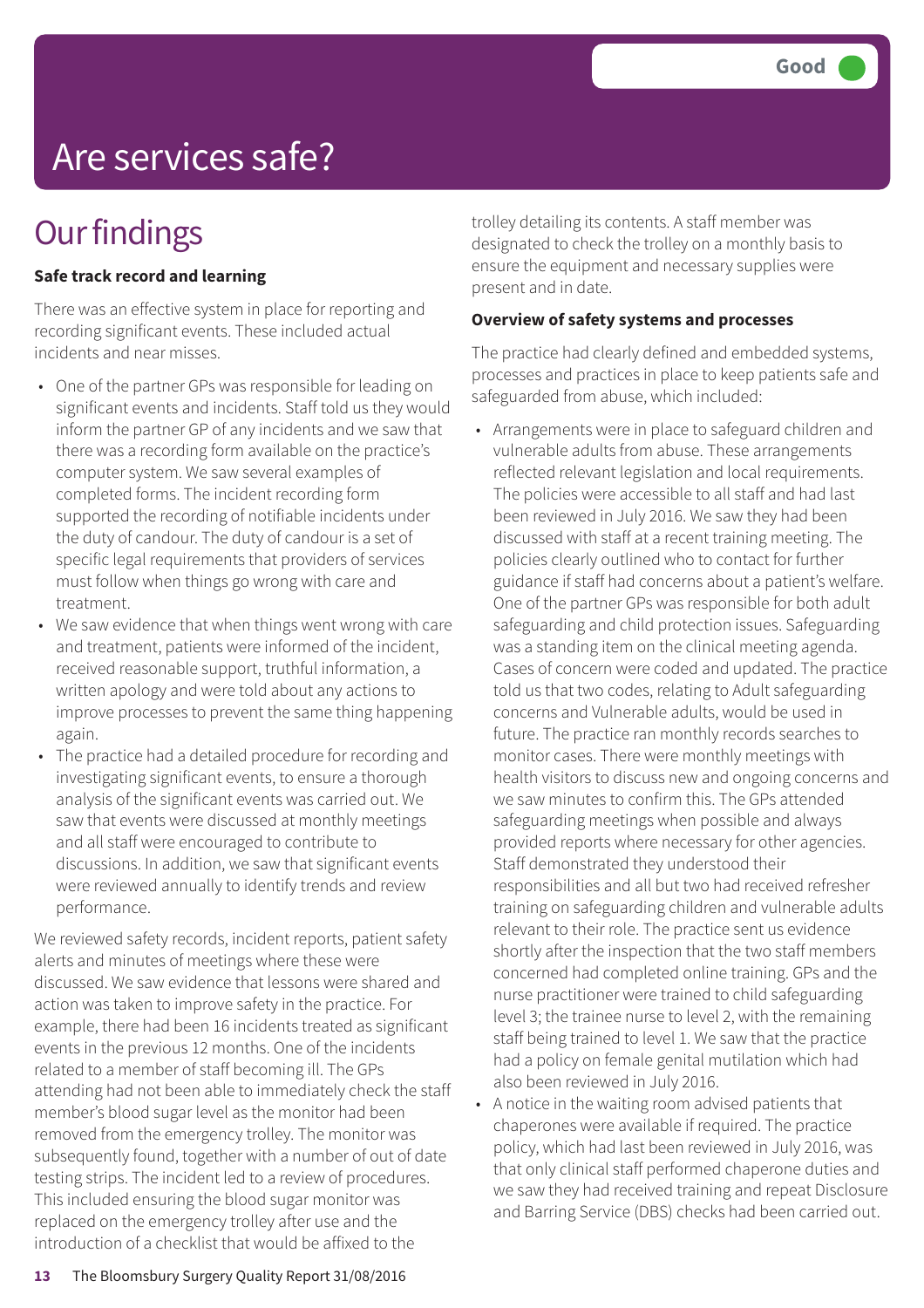### Are services safe?

DBS checks identify whether a person has a criminal record or is on an official list of people barred from working in roles where they may have contact with children or adults who may be vulnerable.

- The practice maintained appropriate standards of cleanliness and hygiene. We observed the premises to be clean and tidy. Cleaning was undertaken by the landlord's contractor following agreed written cleaning schedules. There was a communications book allowing comments and messages to be passed to the cleaners. The nurse practitioner was the lead on infection control issues, who carried out monthly checks. The infection control policy had last been reviewed and updated in in July 2016. All staff had been informed of the revision and all but three had received up to date online training. We were sent evidence shortly after the inspection that the remaining three staff members had completed the training online. Infection control was an area covered by the staff induction process. The practice liaised with the local infection prevention teams to keep up to date with best practice. Annual infection control audits were carried out, the last being done in October 2015. We saw that disinfectant gel was available and hand washing guidance was provided by posters throughout the premises. Clinical waste, including sharps bins, was collected weekly and disposed of by a licensed contractor. Notices advising on procedures relating to sharps injuries were posted in the treatment and consultation rooms. Disposable curtains were used in the treatment and consultation rooms and had a note affixed of when they had been put up and were due to be changed. The practice had spillage kits and a sufficient supply of personal protective equipment, such as surgical gloves, aprons and masks. Staff we spoke with were aware of the appropriate procedures to follow. The practice did not have a cleaning schedule for equipment such as spirometer, but agreed to introduce one straight away. All medical instruments were single-use. We found that cleaning materials used by the landlord's contractor were stored in a filing room near the boiler. The practice confirmed shortly after the inspection that these had been moved to a secure cupboard elsewhere on the premises.
- The arrangements for managing medicines, including emergency medicines and vaccines, in the practice kept patients safe including obtaining, prescribing, recording, handling, storing, security and disposal. Processes were in place for handling repeat prescriptions which

included the review of high risk medicines. The practice carried out regular medicines audits, with the support of the local CCG pharmacy teams, to ensure prescribing was in line with best practice guidelines for safe prescribing. It benchmarked its prescribing practice using data provided by the CCG. Blank prescription forms and pads were securely stored and there were systems in place to monitor their use. Patient Group Directions (PGDs) had been adopted by the practice to allow the nurse practitioner, who was supervised by the partner GPs, to administer medicines in line with legislation. The practice appropriately monitored and recorded stocks of medicines and vaccines, including those for home visits. The practice's vaccines fridges had been inspected in February 2016. We saw that the fridge temperatures were monitored, using two thermometers, and recorded. The practice cold chain policy had been reviewed in July 2016. All the medicines and vaccines we saw were within date and fit for use. No controlled drugs were kept on the premises.

• We reviewed six personnel files and found appropriate recruitment checks had been undertaken prior to employment. For example, proof of identification, references, qualifications, registration with the appropriate professional body and the appropriate checks through the Criminal Records Bureau or later by the Disclosure and Barring Service. There was also a record of staff's Hepatitis B immunisation status and of the flu vaccinations they had received.

#### **Monitoring risks to patients**

Risks to patients were assessed and well managed. There were procedures in place for monitoring and managing risks to patient and staff safety. The fire safety policy was reviewed in July 2016. An annual fire risk assessment was overdue, but the practice provided evidence shortly after the inspection that one had been carried out. It also sent us evidence that annual fire awareness training had been booked for staff. Firefighting equipment had been checked and serviced in August 2015. The practice carried out fire drills and the fire alarm and emergency lighting were tested monthly. The annual testing of electrical equipment (PAT testing) and the annual inspection and calibration of medical equipment had been done in February 2016. The last five-yearly inspection of fixed wiring had been carried out in 2012. A boiler and gas safety inspection had been completed in March 2016. The practice had a variety of risk assessments in place to monitor safety of the premises. A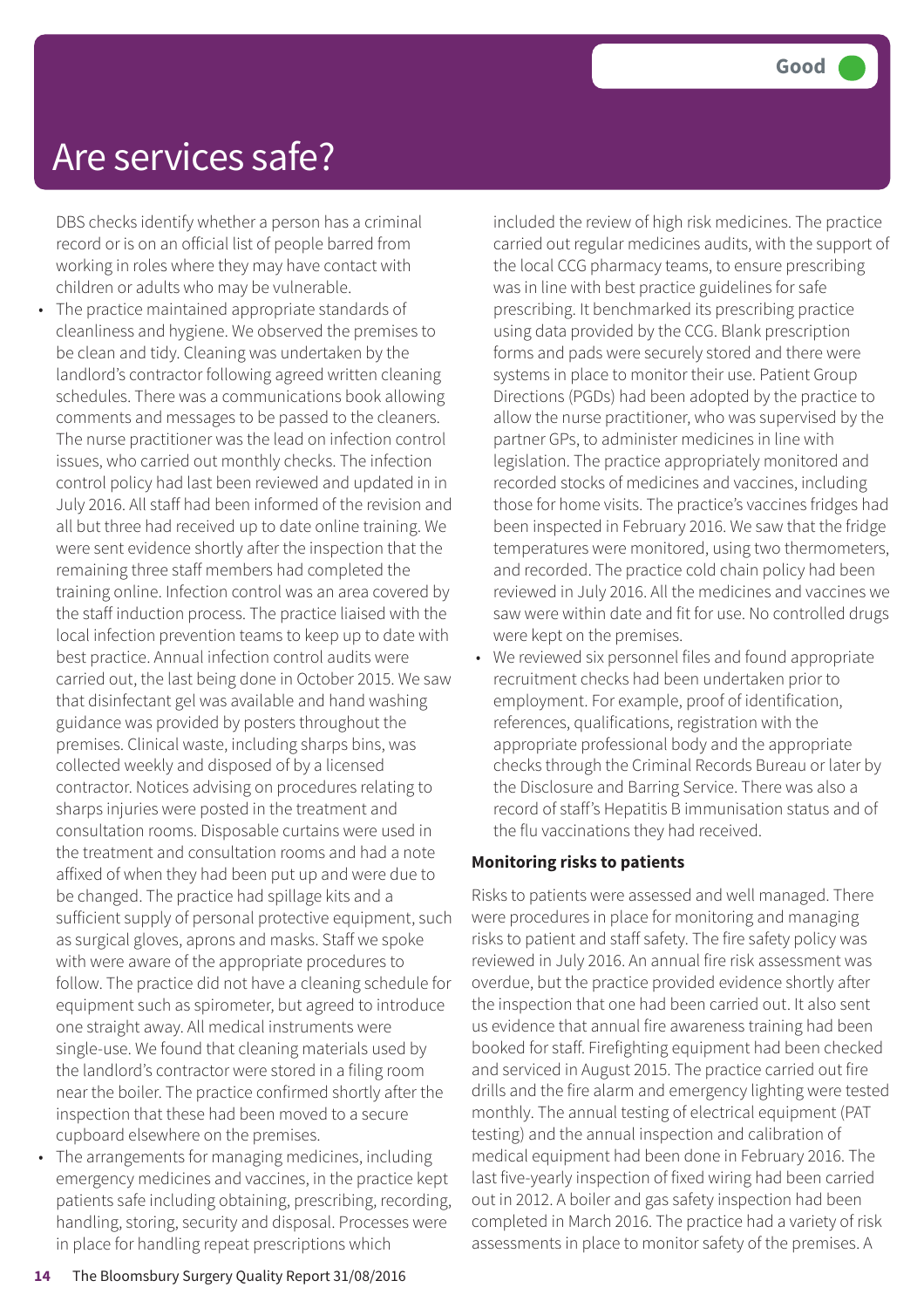### Are services safe?

number of these had been carried out by the landlord's facilities management contractor in February 2016, and included assessments relating to electrical, gas and water systems, including legionella, a particular bacterium which can contaminate water systems in buildings. The legionella risk assessment had been conducted in July 2016. Other assessments had been completed by the practice, covering such issues as cleanliness, slip and trip hazards and the Control of Substances Hazardous to Health (CoSHH). Staff conducted regular general health and safety checks as part of their infection control monitoring.

#### **Arrangements to deal with emergencies and major incidents**

The practice had arrangements in place to respond to emergencies and major incidents. One of the partner GPs was at the practice each day.

• There was an instant messaging system on the computers in all the consultation and treatment rooms which alerted staff to any emergency.

- All staff received annual basic life support training. We saw the practice's Emergency protocol, last reviewed in July 2016, which included guidance issued by the Resuscitation Council (UK).
- The practice had a defibrillator available on the premises, which was checked on a regular basis. We saw that the pads were in date and the battery was charged ready for use. The practice had an emergency oxygen supply, a first aid kit and an accident recording book was used.
- Emergency medicines were easily accessible to staff in a secure area of the practice and all staff knew of their location. All the medicines we checked were in date and stored securely. Supplies were logged and monitored.
- The practice had a detailed business continuity plan in place. The plan had been reviewed in July 2016. It included arrangements for the service to relocate to a nearby "buddy" practice should the premises be unusable. It contained emergency contact numbers for staff, stakeholders, utilities providers and contractors.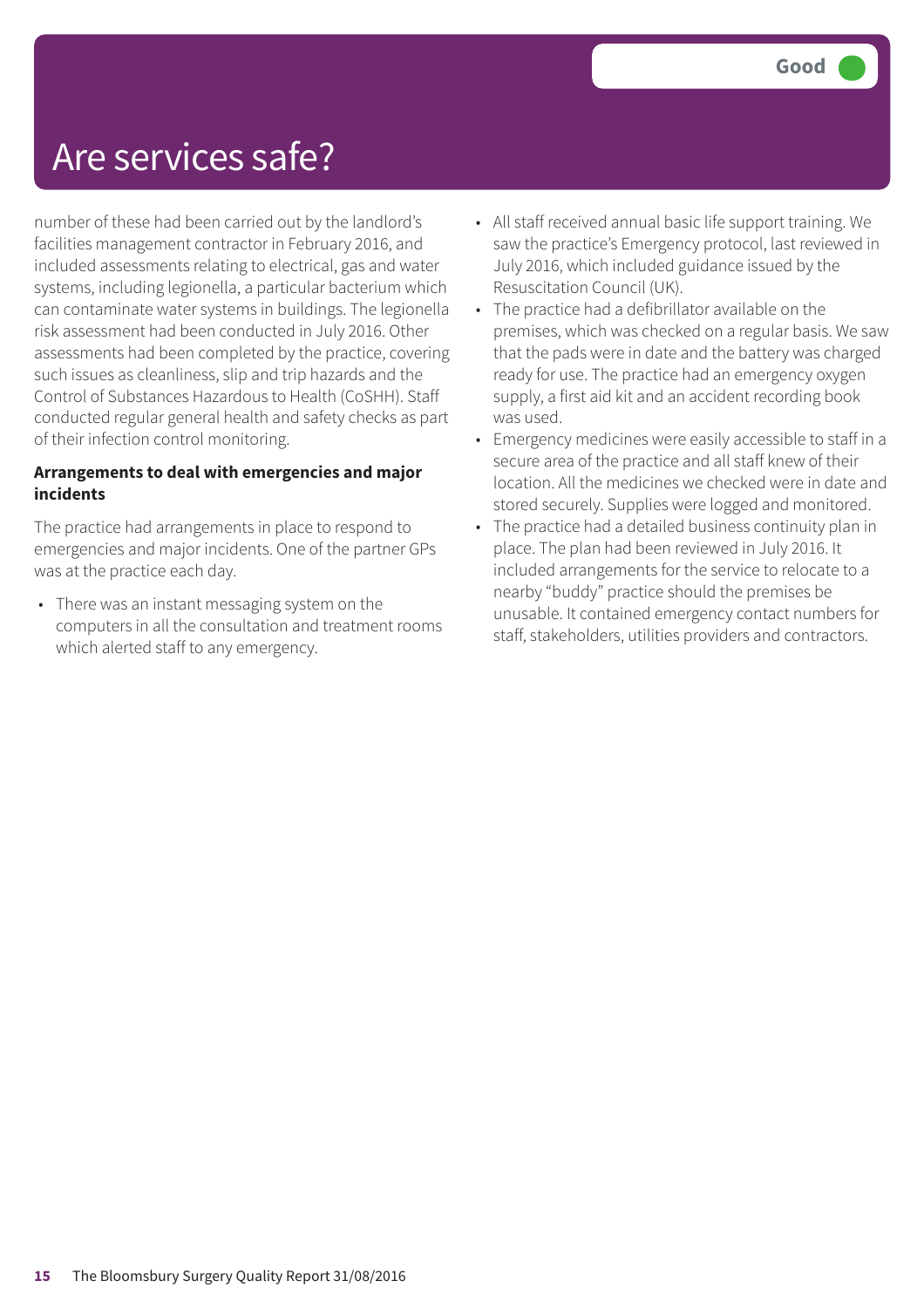### Are services effective?

(for example, treatment is effective)

### **Our findings**

#### **Effective needs assessment**

The practice assessed needs and delivered care in line with relevant and current evidence based guidance and standards, including National Institute for Health and Care Excellence (NICE) best practice guidelines.

- The practice had systems in place to keep all clinical staff up to date. Staff had access to guidelines from NICE and used this information to deliver care and treatment that met patients' needs. One of the partner GPs co-ordinated the process for dealing with NICE guidelines received. Guidelines and alerts were logged on a central record spreadsheet, collated in an alerts folder on the practice's computer intranet and passed on to clinicians by email. We were shown a recent example of NICE guidelines on the practice intranet regarding the diagnosis and management of diabetes in children and young people. Guidelines were discussed at clinical meetings and we saw minutes relating to guidance on Crohn's disease being considered.
- The practice monitored that these guidelines were followed through risk assessments, audits and random sample checks of patient records.

#### **Management, monitoring and improving outcomes for people**

The practice used the information collected for the Quality and Outcomes Framework (QOF) and performance against national screening programmes to monitor outcomes for patients. QOF is a system intended to improve the quality of general practice and reward good practice. The most recently published results related to 2014/15 and were 92.8% of the total number of points available being 5% above the CCG average and 3.5% above to the national average. The practice's clinical exception rate was 4.8%, which was 2.8% below the CCG average and 4.4% above the national average. Exception reporting is the removal of patients from QOF calculations where, for example, the patients are unable to attend a review meeting or certain medicines cannot be prescribed because of side effects.

This practice was not an outlier for any QOF or other national clinical targets. Data from 2014/15 showed:

- Performance for diabetes related indicators was 99.5%, being 10.2% above the CCG average and 10.3% above the national average.
- Performance for hypertension related indicators was 100%, being 2.5% above the CCG average and 2.2% above the national average.
- Performance for mental health related indicators was 94.3%, being 4.4% above the CCG Average, and 1.5% above the national average.

The practice provided us with data for 2015/16, which showed it was on target to achieve improved figures, with a projected overall score 97% (541.51 points from the maximum available 559 points).

There was evidence of quality improvement including clinical audit. These included ones that had been initiated by the practice as well as a number by the local CCG. There had been 13 clinical audits carried out in the last two years. Of these, three were completed or ongoing repeat audits where the improvements made could be and monitored. For example, a two-cycle audit of patients' treatment for atrial fibrillation (irregular or fast pulse) was completed in April 2016. The results showed an improvement in the use and coding of two risk assessment tools ("Chads2vasc" and "Hasbled") from 24% and 22% initially to 100% by the time of the second cycle. The practice had installed templates drawn up by the local CCG on its computer system to aid calculation of risk scores In addition, the recording of the prescribing of anticoagulation drugs, used to prevent blood clotting, had improved from 30% to 69% over the course of the audit cycle.

The practice showed us various prescribing data. Statistics published by Public Health England show that the Camden CCG prescribes the fewest antibiotics, compared with other CCGs nationally. The local prescribing dashboard showed that the practice was the lowest prescriber among practices in the CCG, meaning effectively it was benchmarked nationally. We were told that of the little overall antibiotic prescribing, 90% of its prescriptions were from the ten first-line recommended antibiotics. The practice was also the lowest prescriber in the CCG of hypnotics and anxiolytics, which are medications used to treat anxiety and insomnia.

#### **Effective staffing**

Staff had the skills, knowledge and experience to deliver effective care and treatment.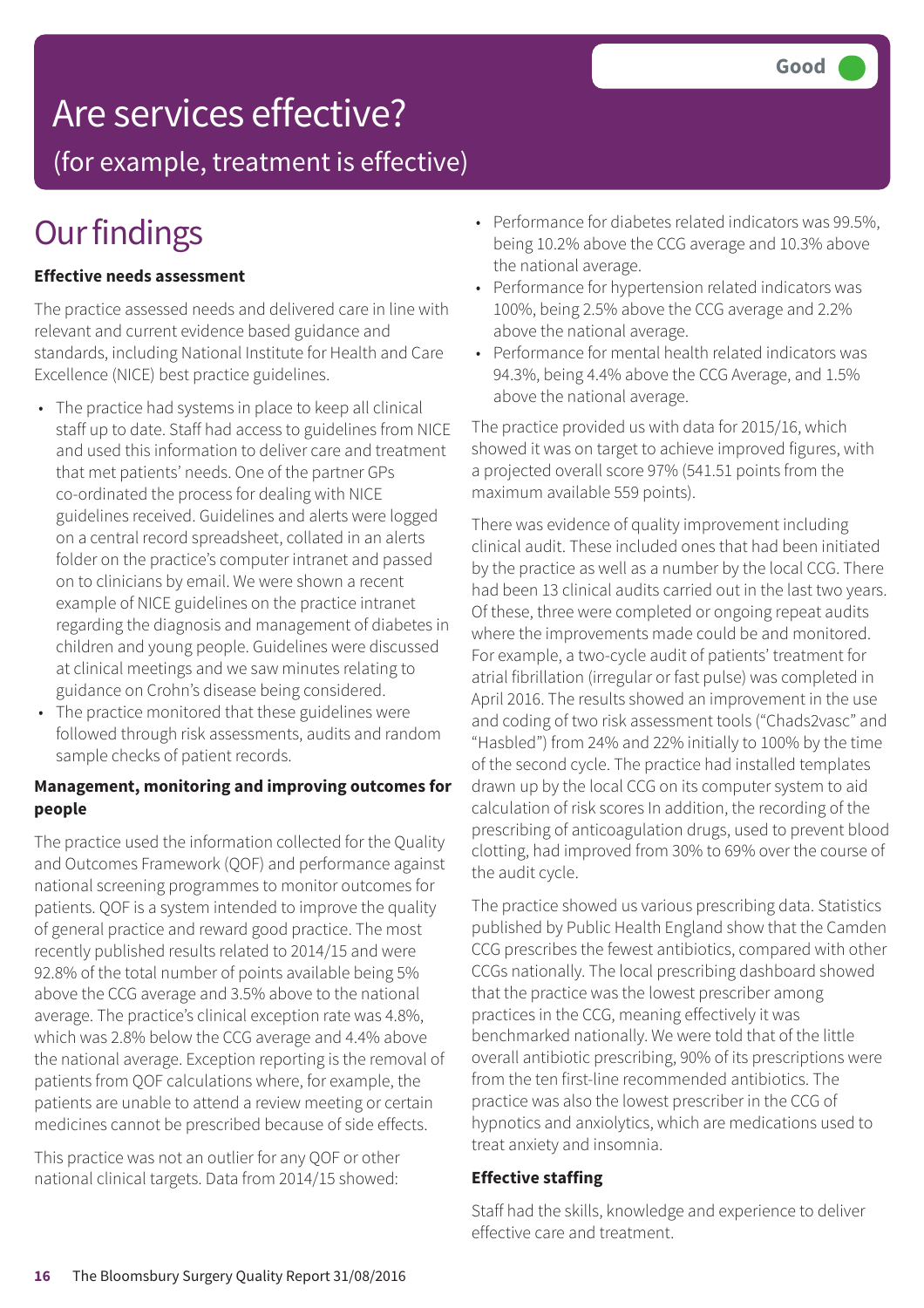## Are services effective?

### (for example, treatment is effective)

- We saw examples of rotas for clinical staff prepared a month in advance.
- The practice had an induction programme for all newly appointed staff. This covered such topics as safeguarding, infection prevention and control, fire safety, health and safety and confidentiality.
- We saw that the practice had a suitable information pack for use by locum GPs, although none had been used in the past five years. This allowed for an increased level of continuity of care for patients.
- The practice could demonstrate how they ensured role-specific training and updating for relevant staff. For example, for those reviewing patients with long-term conditions.
- Staff administering vaccines and taking samples for the cervical screening programme had received specific training which had included an assessment of competence. Staff who administered vaccines could demonstrate how they stayed up to date with changes to the immunisation programmes, for example by access to on line resources and discussion at practice meetings.
- The learning needs of staff were identified through a system of appraisals, meetings and reviews of practice development needs. Staff had access to appropriate training to meet their learning needs and to cover the scope of their work. This included ongoing support, one-to-one meetings, coaching and mentoring, clinical supervision and facilitation and support for revalidating GPs. All staff had received an appraisal within the last 12 months.
- Staff received training that included: safeguarding, fire safety awareness, basic life support, the Mental Capacity Act and information governance. Staff had access to and made use of a range of e-learning training modules and in-house training.

#### **Coordinating patient care and information sharing**

The information needed to plan and deliver care and treatment was available to relevant staff in a timely and accessible way through the practice's patient record system and their intranet system.

- This included care and risk assessments, care plans, medical records and investigation and test results.
- The practice shared relevant information with other services in a timely way, for example when referring patients to other services.

Staff worked together and with other health and social care professionals to understand and meet the range and complexity of patients' needs and to assess and plan ongoing care and treatment. This included when patients moved between services, including when they were referred, or after they were discharged from hospital. Care plans for patients with complex needs were routinely reviewed and updated. We saw two examples of care plans agreed with and signed by patients. Multidisciplinary team meetings (MDTs) took place with other health care professionals on a monthly basis. There were separate MDTs relating to palliative care; child protection, involving health visitors; district nurses; and patients with mental health issues. We saw examples of minutes to confirm this. Health visitors and the district nurses were based in the same building as the practice, allowing for easy communication. We saw minutes confirming that health visitors also attended clinical meetings to discuss urgent concerns.

#### **Consent to care and treatment**

Staff sought patients' consent to care and treatment in line with legislation and guidance.

- Staff understood the relevant consent and decision-making requirements of legislation and guidance, including the Mental Capacity Act 2005 (MCA). We saw notes of a staff training meeting in May 2016, which covered the MCA and Deprivation of Liberty safeguards. Four staff members whose refresher training was overdue completed it shortly after the inspection.
- When providing care and treatment for children and young people, staff carried out assessments of capacity to consent in line with relevant guidance.
- We saw the minutes of a staff training meeting when children's competency to consent to treatment was discussed, which included consideration of the Fraser Competence Guidelines, relating to contraceptive or sexual health advice and treatment.
- The practice computer system contained appropriate templates for use in establishing patients' mental capacity to consent and to record action taken in the patients' best interest.
- Where a patient's mental capacity to consent to care or treatment was unclear the GP or nurse assessed the patient's capacity and, recorded the outcome of the assessment.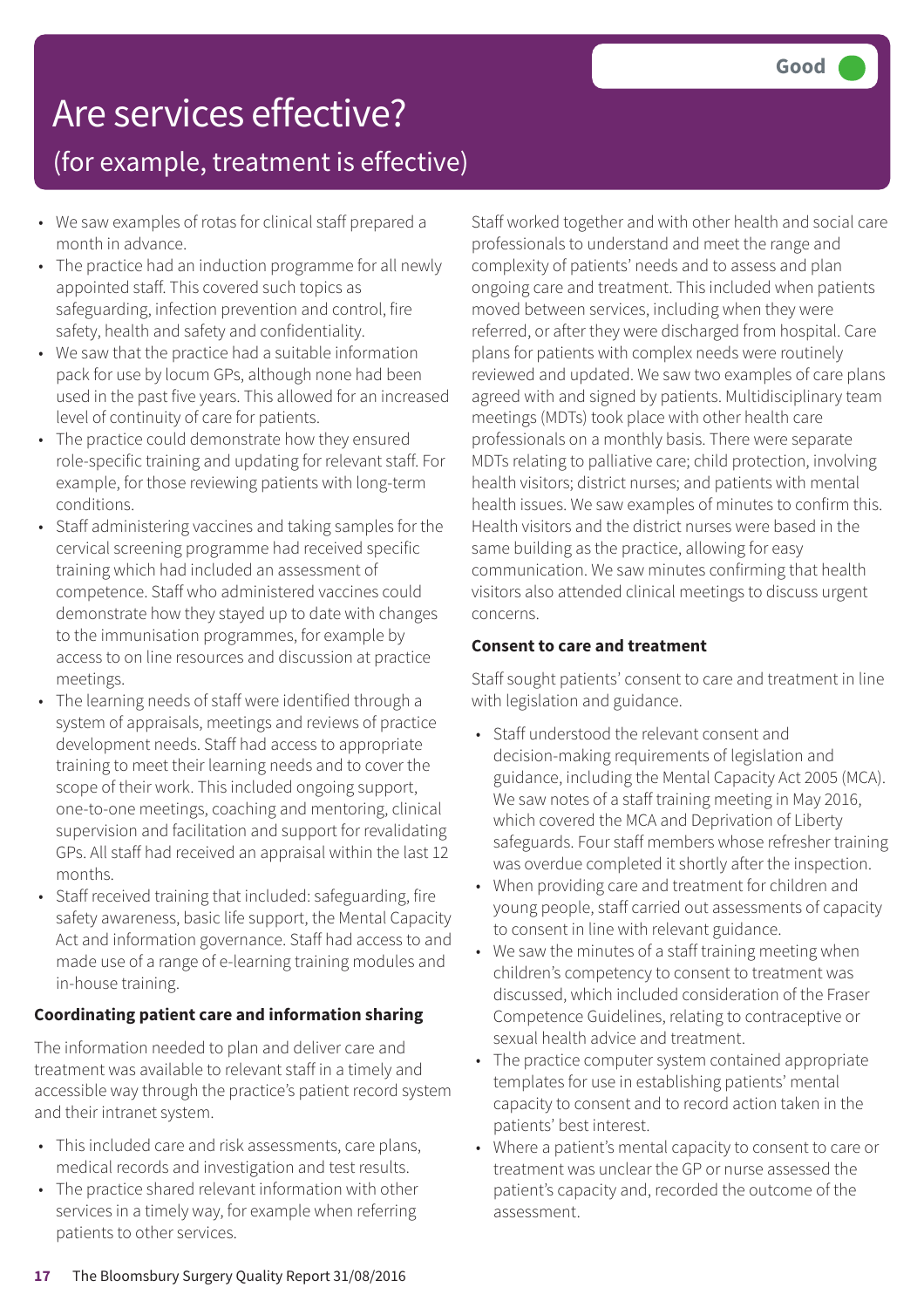### Are services effective? (for example, treatment is effective)

• The process for seeking consent was monitored through patient records audits.

#### **Supporting patients to live healthier lives**

The practice identified patients who may be in need of extra support and signposted them to the relevant service. Patients receiving end of life care, carers, those at risk of developing a long-term condition and those requiring advice on their diet, smoking and alcohol cessation. The practice had identified the smoking status of 98% of patients aged over-16; of the 1,075 patients listed as smokers, 1,053 had been offered smoking cessation advice and 167 had quit smoking in the last year.

The practice's uptake for the cervical screening programme 68% which was comparable with the CCG average. The practice was seeking to increase this with the nurses proactively chasing and by having its Bengali advocates offer invitations by phone. There was a policy to offer telephone reminders for all patients who did not attend for their cervical screening test. The practice demonstrated how they encouraged uptake of the screening programme for those with a learning disability and it ensured a female sample-taker was available. The practice also encouraged its patients to attend national screening programmes for bowel and breast cancer screening. There were failsafe

systems in place to ensure results were received for all samples sent for the cervical screening programme and the practice followed up women who were referred as a result of abnormal results.

The flu immunisation rates for patients aged over-65 was 80%, above local and national averages. The practice told us this figure was the highest within the Camden CCG area. The practice had run weekly dedicated clinics in winter to provide flu immunisations, including some on Saturday mornings. Childhood immunisation rates were above local averages. For example, rates for the vaccinations given to under two year olds ranged from 90% to 94% and for five year olds from 86% to 96%. We were also shown data to indicate the practice had the highest flu immunisation uptake for two-to-four year olds in the CCG area.

Patients had access to appropriate health assessments and checks. These included health checks for new patients and NHS health checks for patients aged 16-65 years. Data showed that 1,198 patients (being 92% of those eligible) had undergone blood pressure checks in the last five years. Appropriate follow-ups for the outcomes of health assessments and checks were made, where abnormalities or risk factors were identified.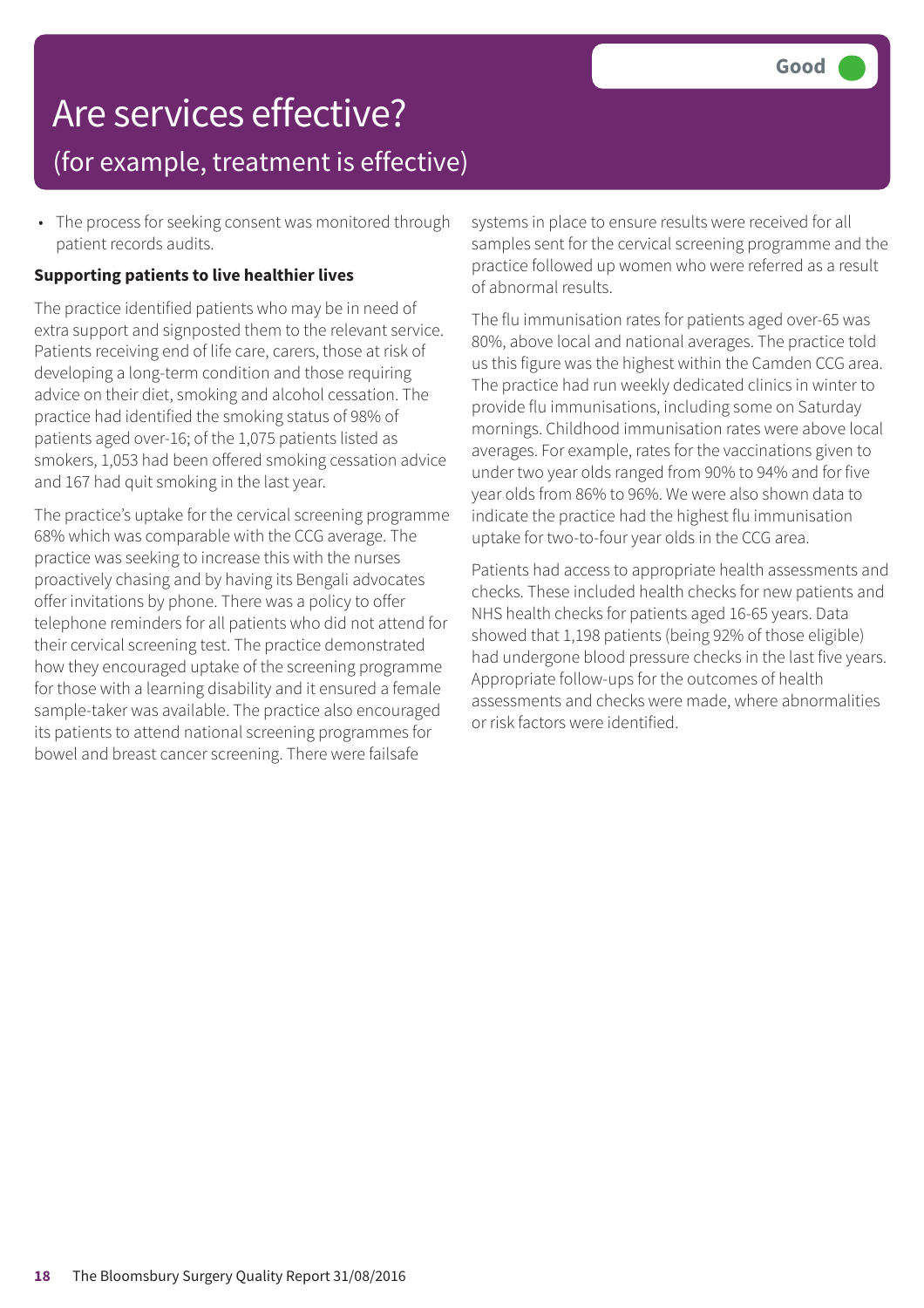## Are services caring?

### **Our findings**

#### **Kindness, dignity, respect and compassion**

We observed members of staff were courteous and very helpful to patients and treated them with dignity and respect.

- Curtains were provided in consulting rooms to maintain patients' privacy and dignity during examinations, investigations and treatments.
- We noted that consultation and treatment room doors were closed during consultations; conversations taking place in these rooms could not be overheard.
- Reception staff knew when patients wanted to discuss sensitive issues or appeared distressed they could offer them a private room to discuss their needs.

Almost all the 34 patient comments cards we received and the six patients we spoke with were positive about the service experienced. One card mentioned a receptionist had been abrupt with the patient. The other cards and the patients we spoke with highlighted that staff responded compassionately when they needed help and provided support when required. Patients said they felt the practice offered an excellent service and staff were helpful, caring and treated them with dignity and respect. We saw the minutes of a training meeting, when patient confidentiality was discussed.

The practice's satisfaction scores recorded by the GP patients' survey on consultations with GPs and nurses were below local averages. For example -

- 85% of patients said the GP was good at listening to them compared to the clinical commissioning group (CCG) average of 87% and the national average of 89%.
- 76% of patients said the GP gave them enough time compared to the CCG average of 85% and the national average of 87%.
- 93% of patients said they had confidence and trust in the last GP they saw compared to the CCG average of 94% and the national average of 95%.
- 75% of patients said the last GP they spoke to was good at treating them with care and concern, compared to the CCG average of 83% and the national average of 85%.

• 81% of patients said the last nurse they spoke to was good at treating them with care and concern, compared to the CCG average of 87% and the national average of 91%.

In addition, 74% of patients said they found the receptionists at the practice helpful (CCG 87% and national 87%). None of the patients we spoke with mentioned concerns over their engagement with staff and only one of the comments cards suggested it was an issue.

We saw that the practice monitored the results of the patients' survey, together with the Friends and Family Test and reviews left by patients on the NHS Choices website. It also conducted its own patient surveys. It had prepared a review paper that had been shared with staff and was shortly to be discussed with the patient participation group. It recorded that there had been an improvement in results from the patients' survey over the last two years, but recognised a need for further actions to improve patients' experience of the practice. The action plan included the provision of customer service training for receptionists as well as working with its buddy practice to share knowledge and experience.

#### **Care planning and involvement in decisions about care and treatment**

Patients told us they felt involved in decision making about the care and treatment they received. They also told us they felt listened to and supported by staff and had sufficient time during consultations to make an informed decision about the choice of treatment available to them. Patient feedback from the comment cards we received was also positive and aligned with these views. We also saw that care plans were personalised.

However, we noted that results from the national GP patient survey regarding patients' involvement in planning and making decisions about their care and treatment were lower than local and national averages. For example -

- 85% of patients said the last GP they saw was good at explaining tests and treatments compared to the CCG average of 86% and the national average of 86%.
- 70% of patients said the last GP they saw was good at involving them in decisions about their care compared to the CCG average of 82% and the national average of 82%.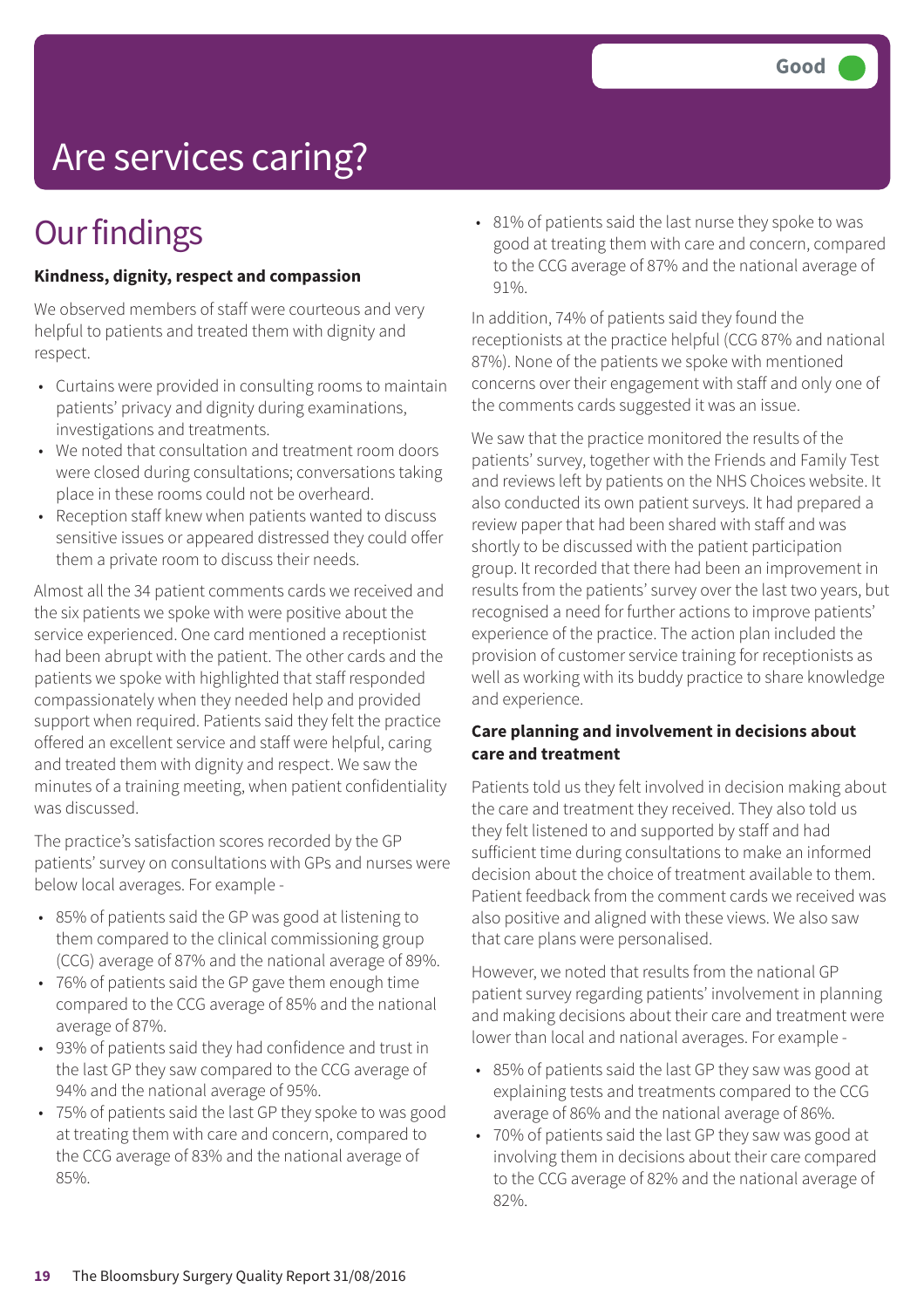### Are services caring?

• 77% of patients said the last nurse they saw was good at involving them in decisions about their care compared to the CCG average of 82% and the national average of 85%.

The practice was aware of the results from its review. It had introduced the video recording of consultations, with consent, to monitor clinicians' engagement, approach and communication skills and to allow for reflection. This could then be discussed by the clinical team and used to identify any necessary remedial action.

The practice provided facilities to help patients be involved in decisions about their care. Staff told us that translation services were available for patients who did not have English as a first language. We saw notices in the reception areas informing patients this service was available. Bengali interpreters attended the practice twice a week for one GP session and another with the nurse practitioner.

#### **Patient and carer support to cope emotionally with care and treatment**

Patient information leaflets and notices were available in the patient waiting area which told patients how to access a number of support groups and organisations. Information about support groups was also available on the practice website.

The practice's computer system alerted GPs when a patient was recorded as being a carer. The practice had identified 101 patients as carers, being approximately 2.4% of the practice list. Written information was available in the waiting area and on the practice website to direct carers to the various avenues of support available to them.

Staff told us that if families had suffered bereavement, their usual GP contacted them by post, offering a face-face or telephone consultation. We saw that information about bereavement and support services was available in the waiting area.

A welfare adviser attended the practice once a week to provide assistance to patients with housing and benefits issues.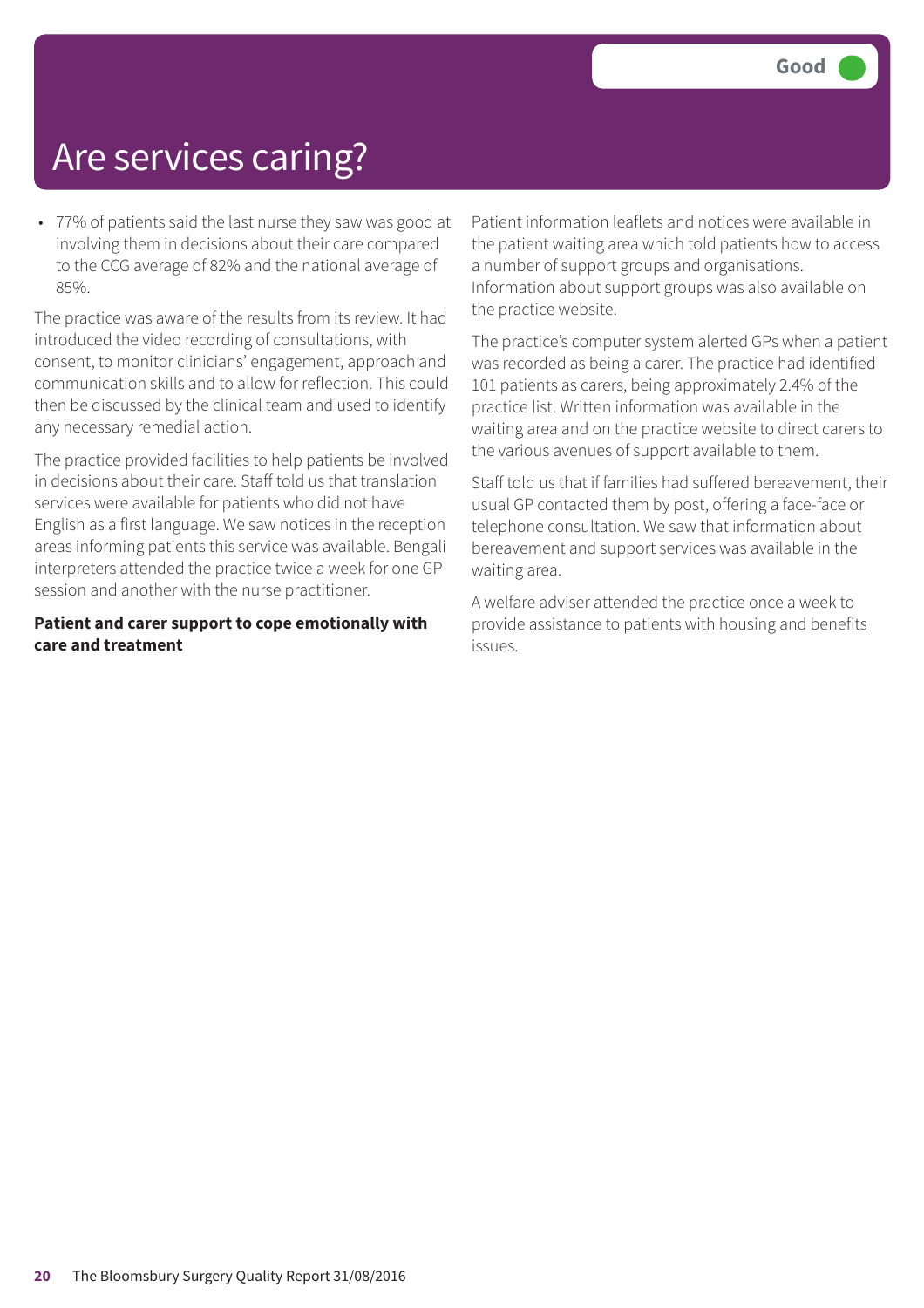# Are services responsive to people's needs?

(for example, to feedback?)

## **Our findings**

#### **Responding to and meeting people's needs**

The practice reviewed the needs of its local population and engaged with the NHS England Area Team and Clinical Commissioning Group (CCG) to secure improvements to services where these were identified.

- Routine pre-booked appointments were available from 8.00 am Tuesday and Wednesday mornings and until 7.30 pm on Monday evening for patients not able to attend during normal working hours.
- Routine appointments could be booked up to eight weeks in advance.
- Emergency consultations were available for children and those patients with medical problems which required urgent consultation.
- There were longer appointments available for patients with a learning disability.
- Home visits were available for older patients and patients who had clinical needs which resulted in difficulty attending the practice.
- All patients could request a telephone consultation, avoiding the need to attend the practice.
- There were disabled facilities and a hearing loop available.
- Appointments could be booked, and repeat prescription requested, online. There was a 24-hour automated phone booking system.
- Text reminders, regarding appointments and regular routine monitoring, were sent to patients who had provided their mobile phone numbers.
- Bengali interpreters attended the practice twice a week for a GP session and another with the nurse practitioner.

#### **Access to the service**

The practice's opening hours were 8.30 am to 8.00 pm on Monday, and 8.30 am to 6.00 pm on Tuesday to Friday. Appointments were available between 8.30 am and 7.30 pm on Monday; from 8.00 am to 6.00 pm on Tuesday and Wednesday; and from 8.30 am to 6.00 pm on Thursday and Friday. Appointments were normally available within two working days, although patients wishing to see a preferred GP may have to wait longer. The GPs conducted telephone consultations with patients and make home visits. Appointments with the nurse practitioner were normally available within one working day. Patients could book

appointments up to eight weeks in advance. There was a 24-hour automated system allowing patients to book appointments by phone. If they had previously registered for the system, patients could also book appointments and request repeat prescriptions online.

The practice was closed at weekends, but a number of weekend appointments were available under a local scheme operating at three locations in the borough. The practice had opted out of providing an out-of-hours service. Patients calling the practice when it is closed were connected with the local out-of-hours service provider. There was information given about the out-of-hours provider and the NHS 111 service on the practice website.

We saw from the results of the national GP patient survey showed that 84% of patients said they could get through easily compared to the local average of 76% and the national average of 73%; and that 71% of patients were satisfied with the practice's opening hours compared to the local average of 72% and the national average of 76%.

The practice had carried out an audit of appointments, following a review of patient survey results and other feedback. The audit had shown that consultations often lasted between 15 and 20 minutes and this might have a knock on effect on later appointments. The practice was prioritising providing information to patients about the appointments system and times in order to reduce any overrun and its consequent effect. Catch up slots had been introduced to allow vulnerable patients longer appointments.

The premises were accessible to patients with mobility problems. There were six treatment / consultation rooms, on the ground floor, with step-free access via ramps.

#### **Listening and learning from concerns and complaints**

The practice had an effective system in place for handling complaints and concerns.

- Its complaints policy and procedures were in line with recognised guidance and contractual obligations for GPs in England.
- One of the partner GPs was the designated responsible person who handled all complaints in the practice.
- We saw that information was available to help patients understand the complaints system. There were notices posted around the premises and a complaints leaflet available both at the practice and on its website.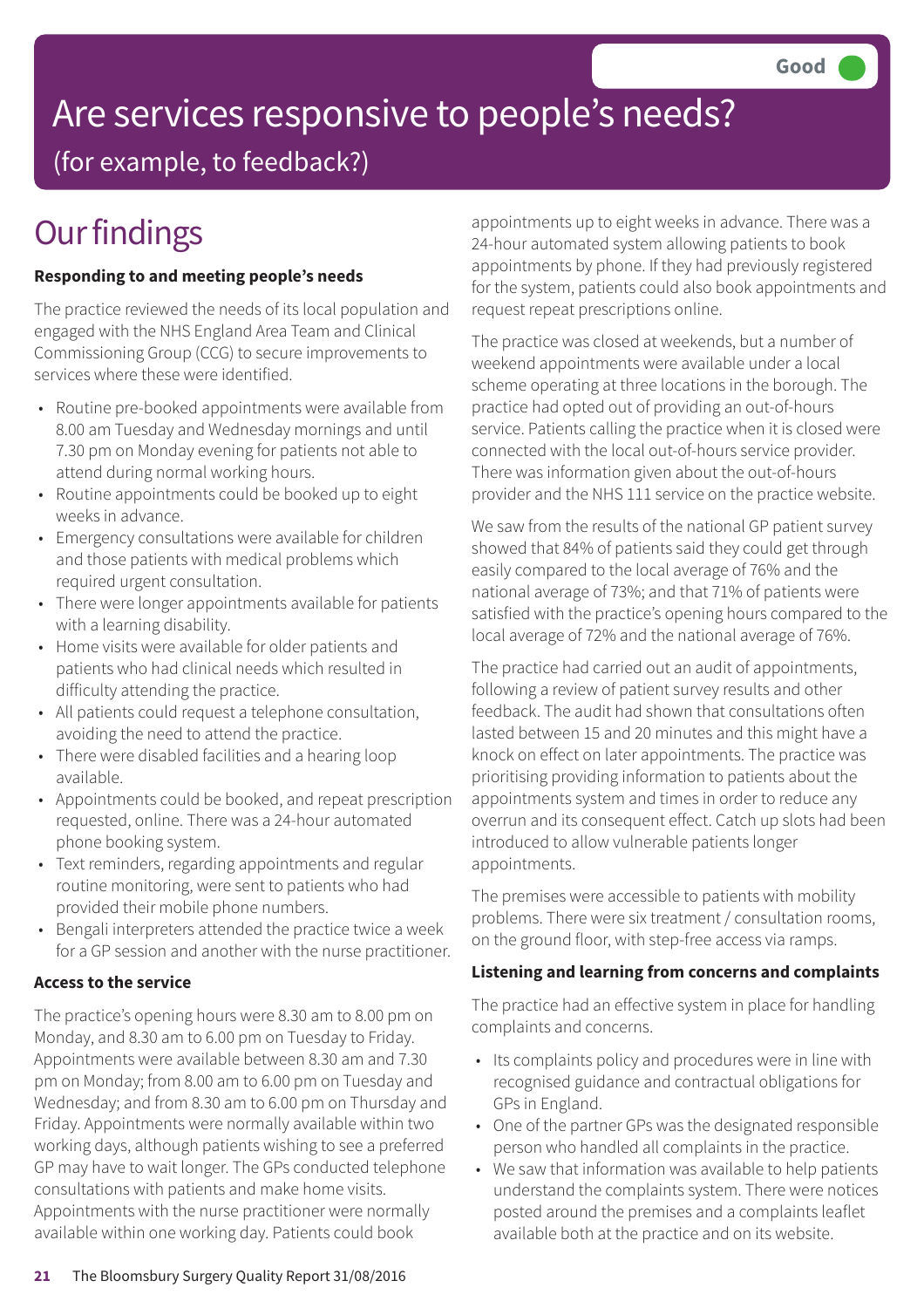### Are services responsive to people's needs? (for example, to feedback?)

We saw that six complaints had been made during the last 12 months. The complaints were satisfactorily handled, dealt with in a timely way, with openness and transparency. They were monitored and discussed at monthly meetings with all staff and reviewed on an annual basis. The complaints were analysed to identify any trends and action was taken to as a result to improve the service and quality

of care. For example, following a complaint regarding a patient being booked into a particular clinic, rather than getting a general appointment, it was noted that the mistake was due to the newly set up automated booking system. The practice arranged for the system to be reconfigured to prevent a recurrence of the problem.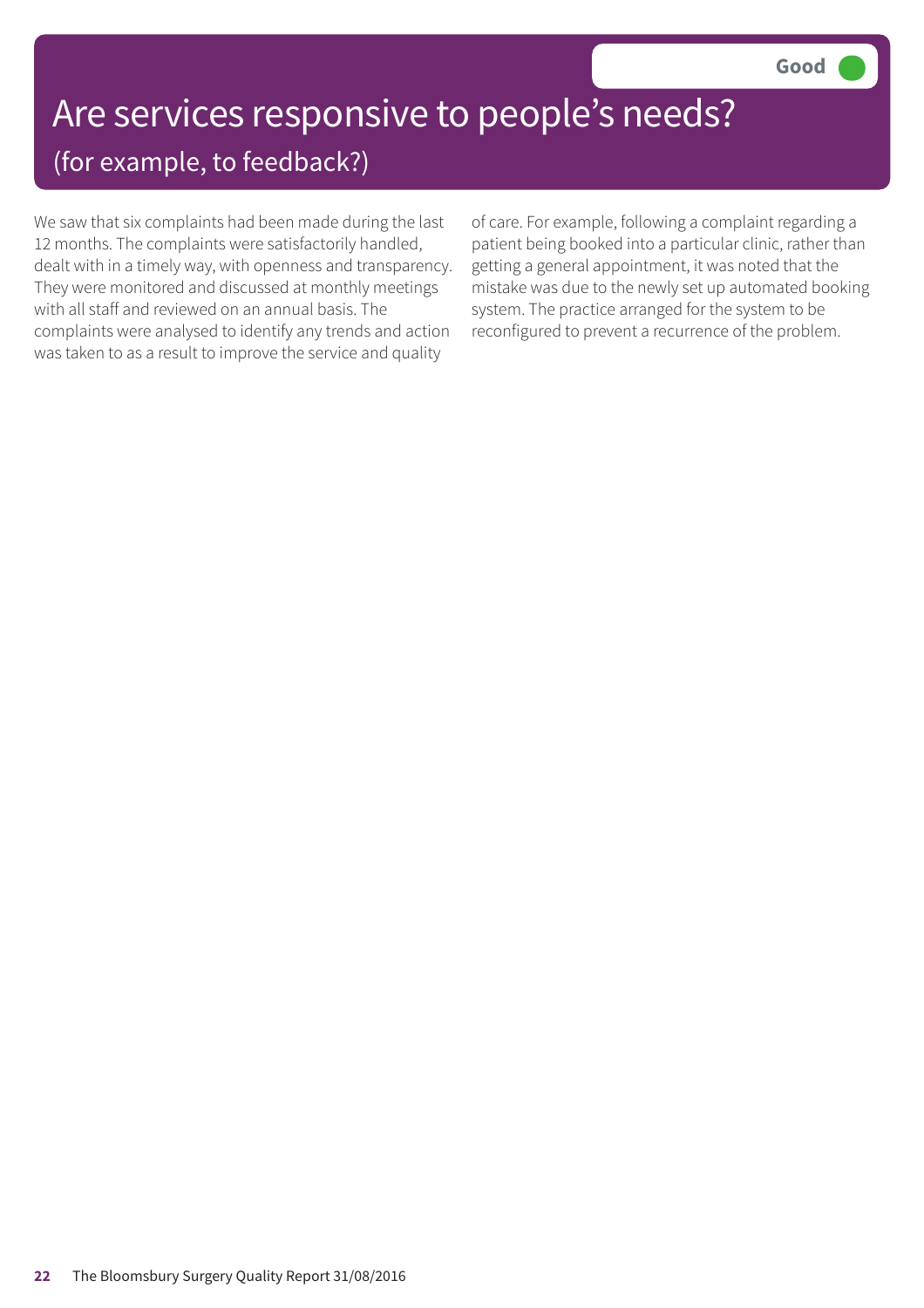### Are services well-led?

(for example, are they well-managed and do senior leaders listen, learn and take appropriate action)

### **Our findings**

#### **Vision and strategy**

The practice had a clear vision to deliver high quality care and promote good outcomes for patients. The practice's aim and objectives were set out in its statement of purpose and included the following –

- "To provide high quality, safe, effective general practice care to all patients by committed and qualified health professionals, supported by well-trained efficient reception and administrative staff;
- To treat all patients and staff fairly, with dignity, integrity and respect in an environment which is safe and friendly which inspires confidence and trust;
- To treat all patients equally, with respect and courtesy, and without discrimination. Patients are treated equally regardless of ethnicity, individual beliefs, personal attitudes, sexual orientation, disability or the nature of their health condition;
- To provide an environment for staff that is both safe and supportive and allows them to enjoy work and develop their skills and interests;
- To facilitate staff training and development to improve the services we are able to offer patients through supervision and appraisal;
- To continue to work closely with other practices and providers in the area in order to provide enhanced access to services for our patients that we may otherwise not be able to offer;
- To always engage our patients in the provision of our services and to seek feedback and participation wherever possible;
- To manage long term conditions effectively, improving outcomes for patients and health commissioners. To do so compassionately, encouraging each patient in decision-making about their treatment and care; listening to each patient and supporting them to express their needs and wants;
- To be safe, responsive and well trained in dealing with acute medical issues, referring and treating appropriately. To be organized and well equipped to deal with any medical emergencies."

The practice had Vision and Values statement displayed in the waiting area. Staff we spoke with fully supported these. It had a robust strategy and supporting business plans which reflected the aims and values and which were regularly monitored.

#### **Governance arrangements**

One of the partner GPs was the lead on governance issues. The practice had an overarching governance framework which supported the delivery of the strategy and good quality care. This outlined the structures and procedures in place and ensured that:

- There was a clear staffing structure and that staff were aware of their own roles and responsibilities.
- Practice-specific policies were implemented and were available to all staff. Policy reviews were diarised and revised documents were sent to all staff.
- A comprehensive understanding of the performance of the practice was maintained.
- A programme of continuous clinical and internal audit was used to monitor quality and to make improvements.
- There were arrangements for identifying, recording and managing risks, issues and implementing mitigating actions.

#### **Leadership and culture**

The partner GPs demonstrated they had the experience, capacity and capability to run the practice and ensure high quality care. They told us they prioritised safe, high quality and compassionate care. Staff told us the partner GPs were approachable and always took the time to listen to all members of the practice team.

The practice was aware of and had systems in place to ensure compliance with the requirements of the duty of candour. The duty of candour is a set of specific legal requirements that providers of services must follow when things go wrong with care and treatment. This included support training for all staff on communicating with patients about notifiable safety incidents. The partner GPs encouraged a culture of openness and honesty. The practice had systems in place to ensure that when things went wrong with care and treatment.

- The practice gave affected people reasonable support, truthful information and a verbal and written apology.
- The practice kept written records of verbal interactions as well as written correspondence.